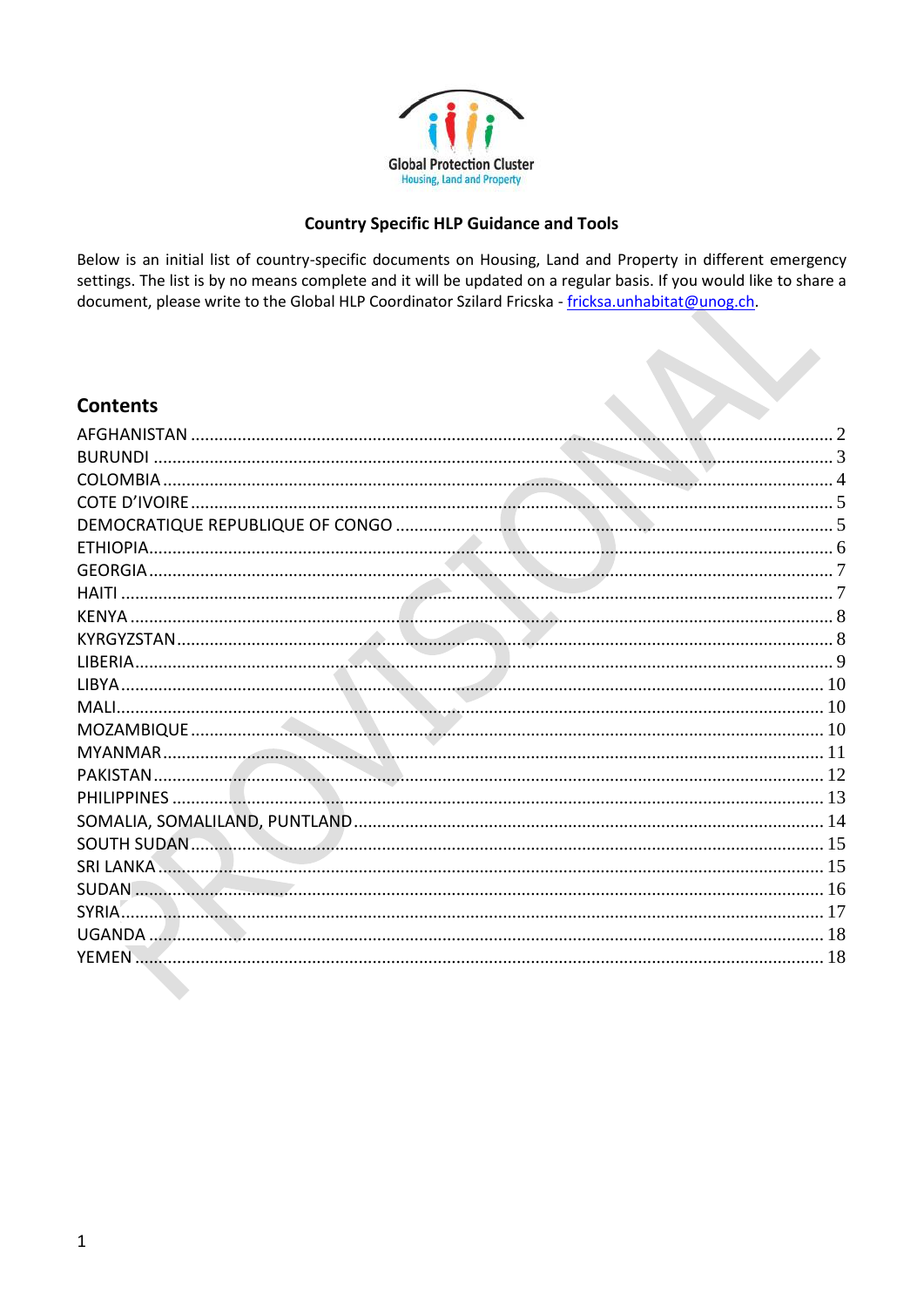# <span id="page-1-0"></span>**AFGHANISTAN**

### *[FAQs on Land Rights and Mine Action in Afghanistan](http://www.globalprotectioncluster.org/_assets/files/aors/housing_land_property/FAQs_Land_Rights_Mine_Action_Afghanistan_2012_EN.pdf)* 2012

This document provides simple, practical guidance on land issues for mine action organizations in Afghanistan. It covers the following topics: why land matters for mine action; land rights and land release; what mine action organizations can do; and where to get additional information and support.

### *[Guidelines for Mitigating Harm in Situations of Forced Eviction](http://www.globalprotectioncluster.org/_assets/files/field_protection_clusters/Afghanistan/files/HLP%20AoR/Guidelines_For_Mitigating_Harm_in_Forced_Evictions_Afghanistan_2012_EN.pdf)* 2012

The Guidelines, a non –binding legal document, aim at orienting and influencing the Government of Afghanistan to develop a coherent eviction and relocation policy where undue harm and suffering are mitigated. The necessity of adopting the Guidelines and the consequent development of a legislation which spells out the safeguards which needs to be met before carry out evictions comes from the recognition of the negative human consequences of forced evictions.

## *[Afghanistan Report from Roundtable on Forced Eviction Guidelines](http://www.globalprotectioncluster.org/_assets/files/field_protection_clusters/Afghanistan/files/HLP%20AoR/Report_From_Roundtable_on_Forced_Evictions_Afghanistan_2012_EN.pdf)* 2012

The program of the event encompassed case studies, the presentation of the content of the Guidelines on Forced Evictions and a roundtable discussion where the opinion and contribution of the Government was sought on the Guidelines drafted by the HLP TF. The event was opened by an introduction on the Housing, Land and Property Task Force, its mandate and its functioning under the umbrella of the Protection Cluster.

## *[Kabul Informal Settlements Case Study](http://www.globalprotectioncluster.org/_assets/files/aors/housing_land_property/Case_Study_Kabul_Informal_Settlements_2012_EN.pdf)* (Presentation) 2012

This presentation chronicles the experiences of UNHCR in Kabul while conducting needs assessment and profiling exercises.

## *[Urban Displacement and Vulnerability in Kabul](http://www.globalprotectioncluster.org/_assets/files/aors/housing_land_property/Urban_Displacement_Vulnerability_Kabul_2012_EN.pdf)* 2012

This study aims to: deepen understanding of the drivers and history of displacement in Kabul; review policies and legal frameworks for displaced populations, including protection, housing, land and urban development policies; discuss the specific protection threats affecting displaced populations in Kabul and how they compare with other urban poor; assess the specific vulnerabilities of displaced populations in Kabul, particularly in relation to access to basic services, urban infrastructure and livelihood opportunities, and how they compare with other urban poor; and identify how the international aid community can best engage with the urban poor in Kabul, and the implications for humanitarian and development programming.

### *[Landlessness and Insecurity: Obstacles to Reintegration in Afghanistan](http://www.globalprotectioncluster.org/_assets/files/aors/housing_land_property/Landlessness_Insecurity_Obstacles_Reintegration_Afghanistan_2011_EN.pdf)* 2011

This paper explores two of major obstacles facing past, current and future returnees ― the lack of access to land; and the problems for humanitarian actors assisting returnees in an ever complex and insecure environment.

# *[Afghanistan Land Tenure Profile](http://www.globalprotectioncluster.org/_assets/files/aors/housing_land_property/Country_Profile_Land%20Tenure_Afghanistan_2010_EN.pdf)* 2010

The document describes efforts to strengthen land tenure security through improvements to the legal framework, the implementation of a country-wide land survey, mapping and registration system, and the regularization of land rights in informal settlements. The document concludes, however, economic growth and political stability will not be achieved unless and until the Government removes constraints on access to land (especially urban and irrigated agricultural land), provides functional mechanisms to resolve disputes among competing claimants, and provides tenure security to owners and lessees of land in Afghanistan.

# *[Issue Brief on Land Tenure and Property Rights in Afghanistan](http://www.globalprotectioncluster.org/_assets/files/aors/housing_land_property/Brief_on_Land_Tenure_Property_Rights_Afghanistan_2010_EN.pdf)* 2010

Local disputes in Afghanistan are related in part to conflicting claims over land and resource rights, including disputes related to resettlement of Internally Displaced Persons and refugees, conflict over control of pasture and water, and participation in the opium economy. The sale of lease of state-held land by the government subject to counter customary claims is causing tension.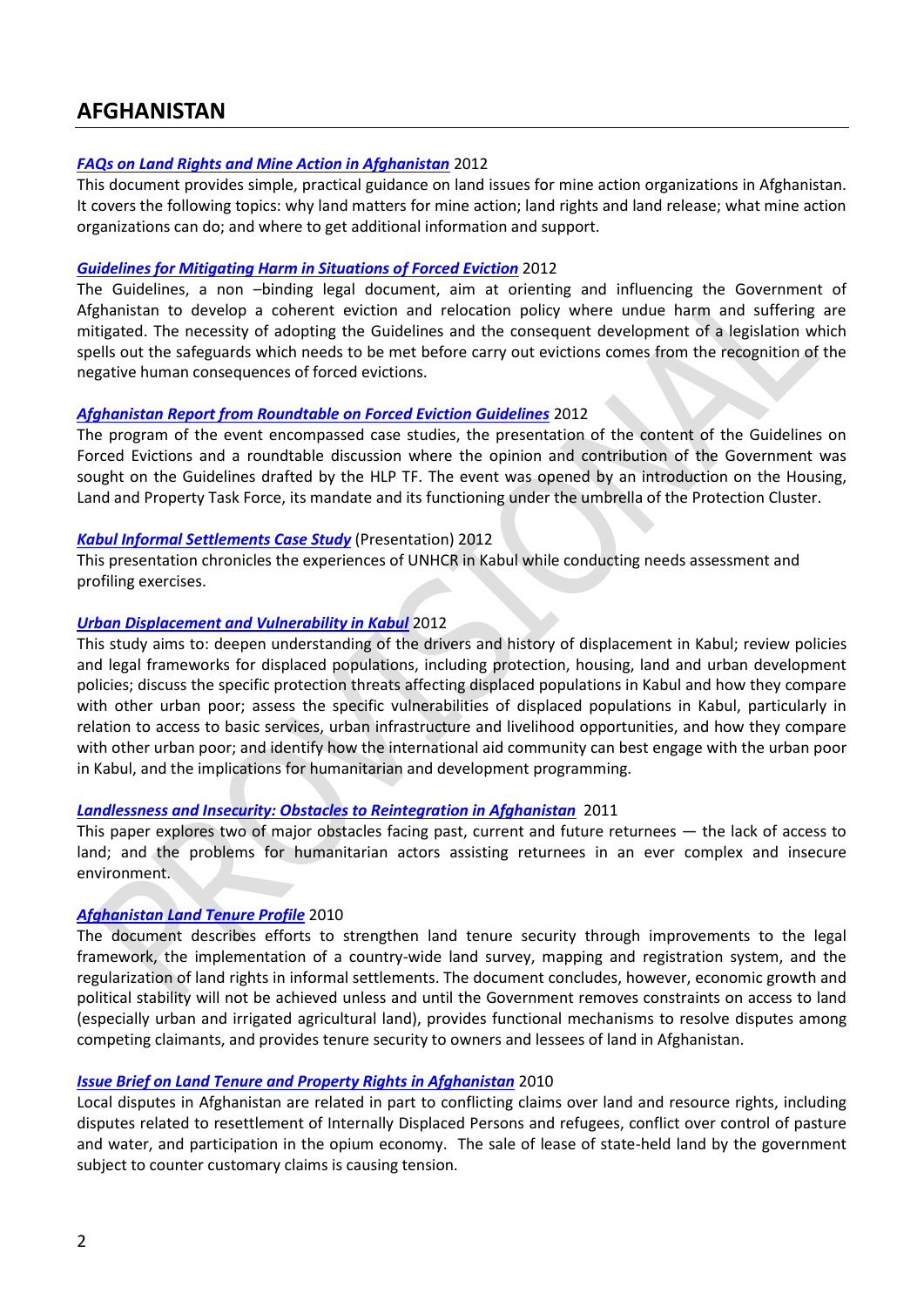### *[Landmines and Land Rights in Afghanistan](http://www.globalprotectioncluster.org/_assets/files/field_protection_clusters/Afghanistan/files/HLP%20AoR/Landmines_Land_Rights_Afghanistan_2010_EN.pdf)* 2010

This case study explores the links between landmine contamination and post-conflict land rights issues in Afghanistan. By dealing with landmine contamination, it helps address landlessness and indebtedness in the farming sector, frees up residential areas and opens up access to previously contaminated land, but proper management and administration must be enacted to ensure land rights are justly distributed.

### *[Community-State Administration of Private Property Records in Rural Afghanistan](http://www.globalprotectioncluster.org/_assets/files/field_protection_clusters/Afghanistan/files/HLP%20AoR/Administration_Private_Property_Records_2008_EN.pdf)* 2008

This publication reports on an experiment to archive in community centers the agreements about legitimate users of rangeland and community verifications of privately owned agricultural land. It also presents suggestions for linking the administration of these community land rights archives with the traditional administrators of property records in governmental agencies.

### *[Local Capacities for Peace: Addressing Land-Based Conflicts in Somaliland and Afghanistan](http://www.globalprotectioncluster.org/_assets/files/field_protection_clusters/Somalia/files/HLP%20AoR/local_capacities_for_peace_2008_EN.pdf)* 2008

This report summarizes the consolidated research findings and combines them with the notes and papers which have been produced throughout the project. In 2008, methods and methodology were an important aspect of the project; the most central results are dealt with in part 2. Part 3 and 4 deal with the issue of land conflicts in Somaliland. Part 3 is based on the case study on Nasiye village, a rural context in Somaliland. Part 4 is based on a Working Note on Urban Land Conflicts, an issue that is highly political and highly difficult to research. Part 5 will deal with land conflicts in Afghanistan, summarizing the central results of the case studies. Some tentative conclusions in part 6 will close the report.

### *[A Guide to Property Law in Afghanistan](http://www.globalprotectioncluster.org/_assets/files/field_protection_clusters/Afghanistan/files/HLP%20AoR/Guide_Property_Law_Afghanistan_2005_EN.pdf)* 2005

The guide outlines the protection that is given to land, housing and property rights under international law and contains advice on how to use international human rights monitoring mechanisms. This publication is based on the experience of working with returnees and illustrates the importance of land and property rights in the process of return and reintegration. It provides an important resource for judges, lawyers and other officials as a guide to the applicable law on land and property, which can be used as a basic reference point and a training resource.

# <span id="page-2-0"></span>**BURUNDI**

### *[Burundi: Land Policy Making in a Conflict-Prone Country](http://www.globalprotectioncluster.org/_assets/files/field_protection_clusters/Burundi/files/HLP%20AoR/Land_Policy_Making_Conflict_Prone_Country_2012_EN.pdf)* 2012

This short paper gives an overview regarding the different components of policies related to land in Burundi, their commonalities and their achievements. Overall, there is a general tendency towards a valorization of alternative dispute resolution mechanisms and towards better recognition of local land management systems.

### *[Land reform in Burundi: Waiting for Change after Twenty Years of Fruitless Debate](http://www.globalprotectioncluster.org/_assets/files/field_protection_clusters/Burundi/files/HLP%20AoR/Land_Reform_Burundi_EN.pdf)* 2011

This paper analyses how the situation in Burundi relates to state policies and state land law and how the repeated attempts to reform the land code failed to respond to steadily growing tensions. One section focuses on statutory law, showing its instrumental use by colonial and postcolonial state officials to the detriment of ordinary Burundians throughout history. The second section questions the historical evolution of rules governing land relations at the local level. It stresses the progressive erosion of fundamental social regulation mechanisms since the introduction of present-day state law. The final section describes the ways in which political elites tried – but, up to now, failed – to respond to multiple land tenure problems.

### *[Property Rights and Resource Governance: Burundi](http://www.globalprotectioncluster.org/_assets/files/field_protection_clusters/Burundi/files/HLP%20AoR/USAID_Land_Tenure_Burundi_Profile_2010_EN.pdf)* 2010

Substantial and sustained economic growth based on increasing agricultural productivity will require continued attention to issues of property rights and resource governance. Outstanding questions include, for example: how sufficient land might be made available to permit rural households, including those headed by women, to increase their incomes through intensified agricultural production; what kinds of rules would increase access to and assure better management of water and wetlands for production; and how forests might be maintained or even enhanced to protect watersheds and produce fuel wood and timber for the population.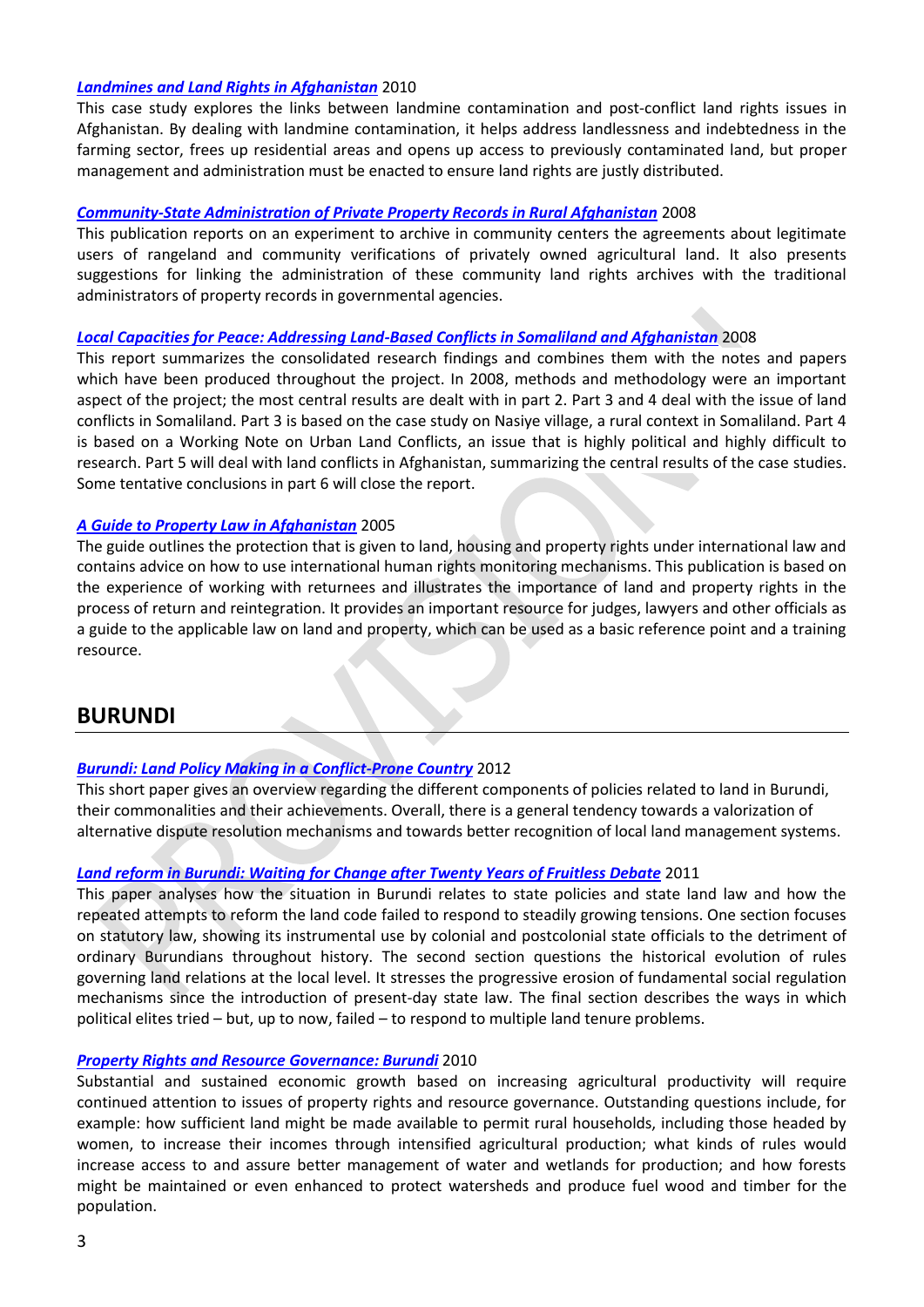# <span id="page-3-0"></span>**COLOMBIA**

### *[Local Government Responses to Internal Displacement in Urban Areas](http://www.globalprotectioncluster.org/_assets/files/field_protection_clusters/Colombia/files/HLP%20AoR/Colombia_Government_Responses_Displacement_Urban_Areas_2013_EN.pdf)* 2013

This study examines the relationships between local governments and internally displaced communities in Bogotá and Santiago de Cali (known as Cali) and highlights the critical role that local authorities play in supporting the human rights of IDPs and in implementing policies to protect them

### *[Acuerdo general para la terminación del conflicto y la construcción de una paz estable y duradera](http://www.globalprotectioncluster.org/_assets/files/field_protection_clusters/Colombia/files/HLP%20AoR/Colombia_Acuerdo_General_Terminacion_Conflicto_2013_ES.pdf)* 2012 General agreement ending the conflict and buildling a stable and lasting peace

### *[Victims and Land Restitution Law 1448 in Colombia](http://www.globalprotectioncluster.org/_assets/files/aors/housing_land_property/Colombia%20HLP/Colombia_and_the_Current_Panorama_2012_EN.pdf)* 2012

This document outlines how the Victims of Land Restitution Law has been a positive step towards recognizing the existence of an armed conflict in Colombia, something that had previously been systematically denied by the State. This has allowed for a legal framework to be created for the reparation of victims and the restitution of land from which they have been forcibly dispossessed.

### *[Colombia: The Victims and Land Restitution Law](http://www.globalprotectioncluster.org/_assets/files/aors/housing_land_property/Colombia%20HLP/Colombia_Victims_&_Land_Restitution_Law_2012_EN.pdf)* 2012

This report looks at the shortcomings in Law 1448 that can have the effect of denying survivors of human rights violations justice. These include, the obstacles faced by victims in obtaining reparations; the complex process that needs to be undertaken to identify misappropriated lands; provisions that may have the effect of legitimizing tenure of stolen lands; and inadequate support for victims returning to their lands.

### *[Challenge for Gender-Sensitive Transitional Justice in Colombia](http://www.globalprotectioncluster.org/_assets/files/field_protection_clusters/Colombia/files/HLP%20AoR/Colombia_Gender_Sensitive_Transitional_Justice_2012_EN.pdf)* 2012

An expert paper, this document looks at good practices in realizing women's rights to productive resources, with a focus on land.

### *[Returning Land to Colombia's Victims](http://www.globalprotectioncluster.org/_assets/files/aors/housing_land_property/Colombia%20HLP/Returning_Land_to_Colombias_Victims_2011_EN.pdf)* 2011

This documents looks at the scale of land loss and theft in Colombia. It discusses how economic and geostrategic interests underlie the forced displacement, the current situation of paramilitarism and how the demobilization process, under the last Administration, failed the victims and failed to achieve its objective.

### *[Building Momentum for Land Restoration: Towards Property Restitution for IDPs in Colombia](http://www.globalprotectioncluster.org/_assets/files/aors/housing_land_property/Colombia%20HLP/Building_Momentum_for_Land_Restoration_2010_EN.pdf)* 2010

This report is informed by IDMC's analysis of the proposed legislation (congress bill for the restitution of land), interviews, exchanges with experts on displacement in Colombia and on housing, land and property issues in the context of displacement, and by a review of legal documents and literature

### *[Country Profile: Land Tenure in Colombia](http://www.globalprotectioncluster.org/_assets/files/aors/housing_land_property/Colombia%20HLP/Country_Profile_Land_Tenure_Colombia_2010_EN.pdf)* 2010

This resource is a USAID land tenure country profile that provides information on fundamental land tenure issues, including tenure types, legal frameworks, and land administration and institutions. This country profile is divided into the following sections: Summary/overview, Land, Freshwater, Trees and Forests, Minerals, and Data Sources.

### *[Land and Humanitarian Action in Colombia](http://www.globalprotectioncluster.org/_assets/files/aors/housing_land_property/Colombia%20HLP/Land_and_Humanitarian_Action_%20in_%20Colombia_2007_EN.pdf)* 2007

This HPG Working Group paper highlights some of the main land tenure issues in Colombia. It demonstrates that attempts by humanitarian organizations at alleviating the crisis must incorporate a comprehensive understanding of land issues in their policies and address them in their programming as part of a contextspecific, integrated and inter-disciplinary approach.

### *[Defending the Housing Rights of Displaced Persons in Colombia](http://www.globalprotectioncluster.org/_assets/files/field_protection_clusters/Colombia/files/HLP%20AoR/Colombia_Defending_Housing_Rights_IDPs_2005_EN.pdf)* (*[ES](http://www.globalprotectioncluster.org/_assets/files/field_protection_clusters/Colombia/files/HLP%20AoR/Colombia_Defending_Housing_Rights_IDPs_2005_ES.pdf))* 2005

This report specifically analyses the housing situation of Colombia's IDPs in terms of their rights to adequate housing, to be protected from forced eviction, and to restitution of housing and property. One of our main conclusions is that the Government of Colombia must urgently take a series of concrete steps to rectify the current situation. In this regard, the report makes concrete policy recommendations to the Government and other authorities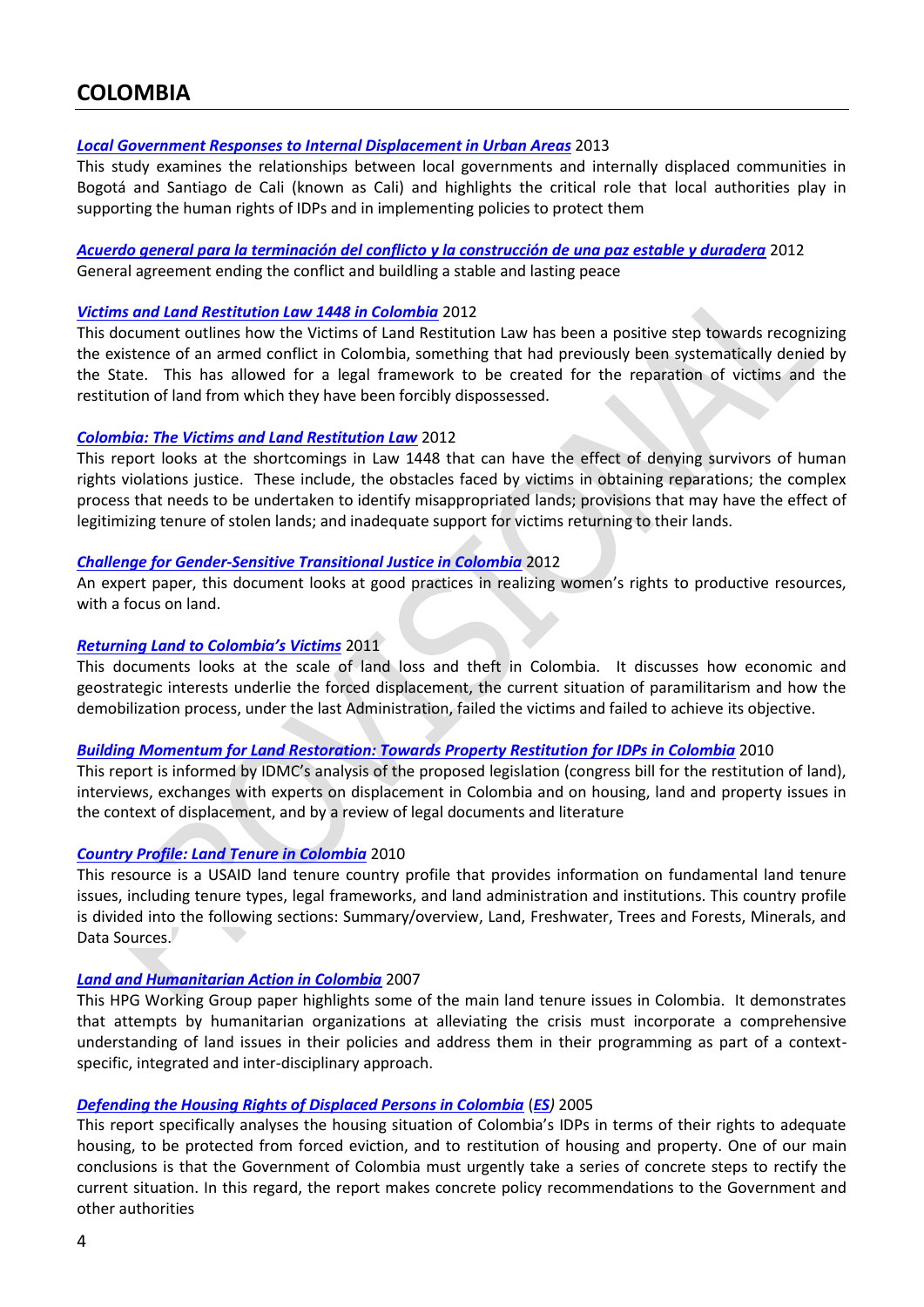# <span id="page-4-0"></span>**COTE D'IVOIRE**

### *[Cross Border Assessment between](http://www.globalprotectioncluster.org/_assets/files/field_protection_clusters/Cote_d_Ivoire/files/HLP%20AoR/Cross_Border_Assessment_Liberia_IvoryCoast_2012_EN.pdf) Liberia and Côte d'Ivoire* 2012

As armed actors deny access to land, food insecurity becomes a greater risk which in turn will cause security to increase as people fight over scarce resources. Land use and social cohesion exacerbate security and food security issues since the problems do not happen in a microcosm. This report attempts to link both components and provide a strategy to stop the cycle of instability in the region.

### *[Land Conflict and Food Security in the Liberian-Ivorian Border Region](http://www.globalprotectioncluster.org/_assets/files/field_protection_clusters/Cote_d_Ivoire/files/HLP%20AoR/Land_Conflict_and_Food_Security_Liberian_Ivoirian_Border_Region_2012_EN.pdf)* 2012

In the first section of this report, NRC summaries the history of land administration and land conflict in the regions included in the study. In the second, NRC reports their findings, with particular attention to future programming priorities in food security and peace building. In the third section, NRC concludes their findings. Finally, NRC provide recommendations to government actors, civil society and the donor community and in the annex we present our data collection methodology.

## *[Atelier de réflexion sur le Foncier rural et les solutions durables en Côte d'Ivoire: Logement, terre et biens en](http://www.globalprotectioncluster.org/_assets/files/field_protection_clusters/Cote_d_Ivoire/files/HLP%20AoR/IvoryCoast_HLP_and_Durable_Solutions_workshop_report_2012_FR.pdf)  [situation de déplacement](http://www.globalprotectioncluster.org/_assets/files/field_protection_clusters/Cote_d_Ivoire/files/HLP%20AoR/IvoryCoast_HLP_and_Durable_Solutions_workshop_report_2012_FR.pdf)* 2012 - Workshop Report

### *[Logiques des Infiltrations Paysannes dans les](http://www.globalprotectioncluster.org/_assets/files/field_protection_clusters/Cote_d_Ivoire/files/HLP%20AoR/Infiltrations_Paysannes_dans_les_Foret_Classees_2011_FR.pdf) Foret Classées en Côte D'Ivoire* 2011

Cet article propose un des problèmes majeurs qui entravent la gestion durable des forêts classées en Côte d'Ivoire : les logiques des infiltrations paysannes. A partir d'une étude des comportements des populations paysannes, il a été montré que les infiltrations auxquelles celles-ci s'adonnent pour accéder aux forêts classées découlent des faiblesses dans les pratiques de gestion menées par la Société de Développement des Forêts.

### *Conflits Fonciers et déplacement des [populations dans l'Ouest de la Côte d'I](http://www.globalprotectioncluster.org/_assets/files/field_protection_clusters/Cote_d_Ivoire/files/HLP%20AoR/Conflits_Fonciers_et_Deplacement_IvoryCoast_2009_FR.pdf)voire [\(EN\)](http://www.globalprotectioncluster.org/_assets/files/field_protection_clusters/Cote_d_Ivoire/files/HLP%20AoR/Land_Disputes_Displacement_Western_Forest_2009_EN.pdf)* 2009

La présente étude analysera la problématique foncière en Côte d'Ivoire et plus particulièrement dans les régions du Moyen Cavally et des Dix-huit Montagnes, au regard de l'évolution économique du pays, de la crise et des conflits fonciers qui ont toujours caractérisé cette zone. Le rapport décrit le cadre général des modalités d'accès à la terre (propriété ancestrale du sol et droit d'usage) et la façon dont sont régis les rapports fonciers en Côte d'Ivoire entre communautés autochtones, allochtones et allogènes. Il montre également comment le conflit et les mouvements de population ont amplifié les disputes foncières et ont favorisé l'éclosion de mécanismes variés pour régler les conflits fonciers.

# <span id="page-4-1"></span>**DEMOCRATIQUE REPUBLIQUE OF CONGO**

### *[Amélioration de la gouvernance du secteur foncier en République Démocratique du Congo](http://www.globalprotectioncluster.org/_assets/files/field_protection_clusters/Democratic_Republic_Congo/files/HLP%20AoR/Amelioration_Cadre_Gouvernance_Fonciere_RDC_2013_FR.pdf)* 2013

Ce rapport est également le produit des investigations d'enquêteurs thématiques, recrutés pour approfondir certains aspects de l'étude et chargés d'interagir avec les administrations compétentes pour la collecte des données. Il est enfin le produit de fructueuses discussions au sein des panels thématiques regroupant les experts de divers horizons et de différentes qualifications, organisés à la fois pour une évaluation consensuelle de différents indicateurs et dimensions du cadre d'analyse et la formulation des recommandations spécifiques pour améliorer le cadre de la gouvernance foncière dans le pays sur les différents aspects du cadre d'analyse.

### *Guide de Médiation Foncière [: Base sur l'expérience de l'est de la RDC](http://www.globalprotectioncluster.org/_assets/files/field_protection_clusters/Democratic_Republic_Congo/files/HLP%20AoR/Guide_Mediation_Fonciere_RDC_2013_FR.pdf)* 2013

Ce document est un guide d'opération pour accompagner l'action et doit s'appliquer au cas par cas. Les exemples concrets présentés dans ce guide sont tirés de l'expérience de résolution des conflits fonciers

### *[Country Profile: Land Tenure in DRC](http://www.globalprotectioncluster.org/_assets/files/field_protection_clusters/Democratic_Republic_Congo/files/HLP%20AoR/Country_Profile_Land_Tenure_DRC_2010_EN.pdf)* 2010

This resource is a USAID land tenure country profile that provides information on fundamental land tenure issues, including tenure types, legal frameworks, and land administration and institutions. This country profile is divided into the following sections: Summary/overview, Land, Freshwater, Trees and Forests, Minerals, and Data Sources.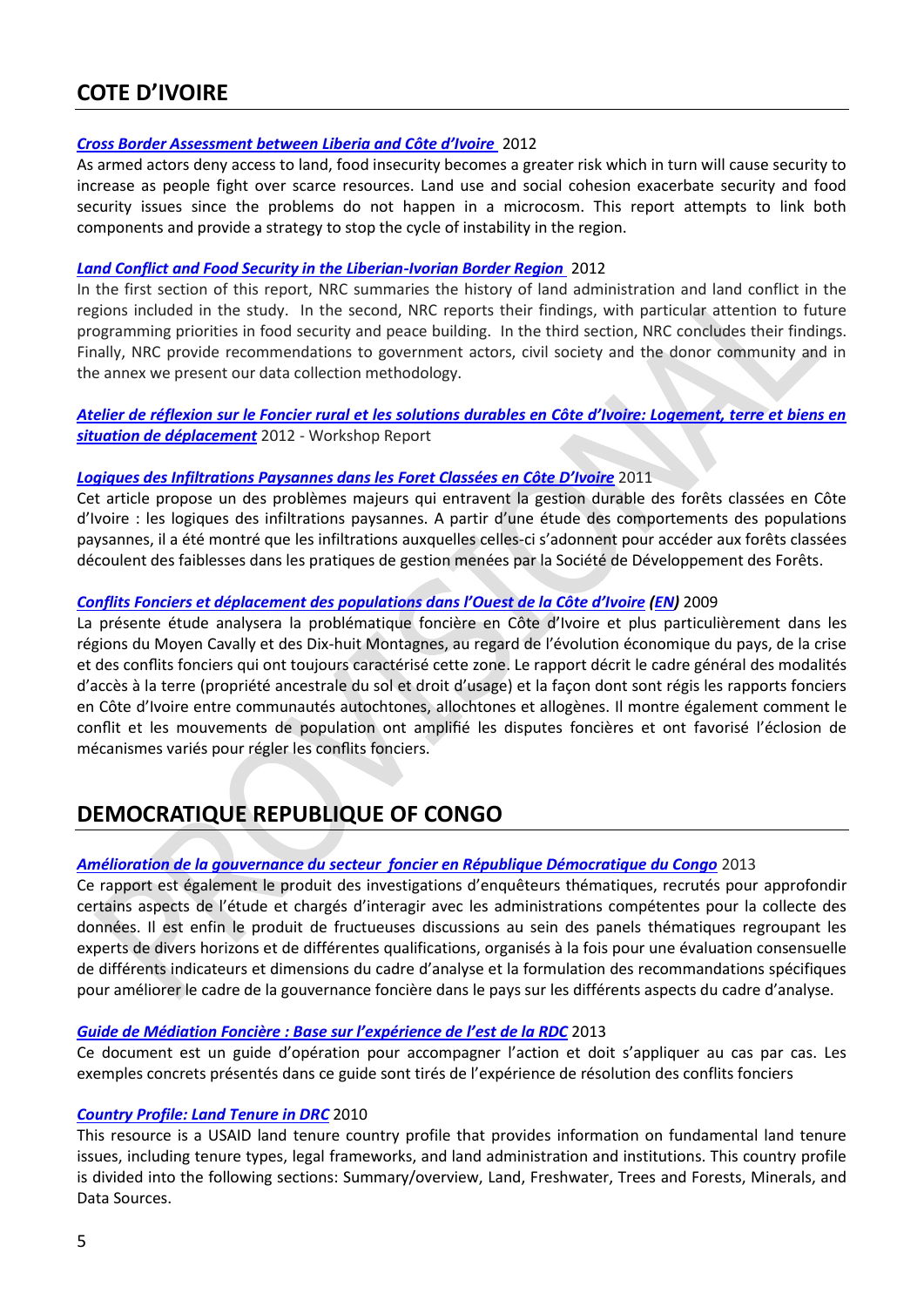### *[Land, Power and Identity: Roots of Violent Conflict in Eastern DRC](http://www.globalprotectioncluster.org/_assets/files/field_protection_clusters/Democratic_Republic_Congo/files/HLP%20AoR/Land_Power_Identity_Roots_Conflict_2010_EN.pdf)* 2010

This study identifies disputed control over land as a root cause of conflict in the Eastern Democratic Republic of Congo (DRC). The report focuses on conflicts between customary and state-run land tenure systems, as well as claims by some communities to "indigenous" status that are used to relegate others to "migrant" or "foreigner" status. Waves of population displacement have created overlapping claims to land, and an ongoing process of refugee return is currently increasing tensions over these claims in parts of Eastern DRC. The report examines efforts to manage this return process and offers recommendations for action by local and international actors.

### *[Land Rights and the Forest Peoples of Africa: Historical, Legal and Anthropological Perspectives](http://www.globalprotectioncluster.org/_assets/files/field_protection_clusters/Democratic_Republic_Congo/files/HLP%20AoR/Land_Rights_Forest_People_2009_EN.pdf)* 2009

This study looks at the problems of land acquisition in the DRC from pre-colonial times to date and shows that the indigenous peoples have been dispossessed of the lands they inhabited in the past. Part I provides a historical overview of the main legislative developments and also briefly addresses the reform of the land tenure system which has been taking place since 2002. Part II describes the constitutional guarantees and international instruments relating to the protection of land rights of indigenous peoples that are applicable in the DRC. It then makes some observations about approaches that would help to provide solutions to the land tenure problems raised.

### *[Land Rights in the DRC: A New Model of Rights for Forest-Dependent Communities?](http://www.globalprotectioncluster.org/_assets/files/field_protection_clusters/Democratic_Republic_Congo/files/HLP%20AoR/Land_Rights_DRC_New_Model_Forest_2007_EN.pdf)* 2007

This publication starts with a short summary of some of the main issues in current debates on African land reform and land rights that are relevant to DRC's context. The chapter then traces the history of land tenure and land rights in the DRC from the colonial period to the present day. It then identifies certain ongoing processes around forest policy and legislation in particular. Through examining these processes, and other drivers and pressures on land tenure in DRC, the chapter considers the role of civil society in responding to and influencing land-based change. In particular, the role of external actors, (such as donors and private investors), is noted, in order to assess how civil society can gain traction in influencing the government on land issues.

# <span id="page-5-0"></span>**ETHIOPIA**

*[Brief on the Gender Implications of Joint Titling in Ethiopia](http://www.globalprotectioncluster.org/_assets/files/field_protection_clusters/Etiophia/files/HLP%20AoR/Ethiopia_Brief_Gender_Implications_Joint_Land_Titling_2013_EN.pdf)* 2013

*[Brief on Large-scale Acquisitions of Land in Ethiopia](http://www.globalprotectioncluster.org/_assets/files/field_protection_clusters/Etiophia/files/HLP%20AoR/Ethiopia_Large_Scale_Land_Acquisitions_2012_EN.pdf)* 2012

### *[Country Profile: Land Tenure in Ethiopia](http://www.globalprotectioncluster.org/_assets/files/field_protection_clusters/Etiophia/files/HLP%20AoR/Country_Profile_Land_Tenure_Ehtiopia_2011_EN.pdf)* 2011

This resource is a USAID land tenure country profile that provides information on fundamental land tenure issues, including tenure types, legal frameworks, and land administration and institutions. This country profile is divided into the following sections: Summary/overview, Land, Freshwater, Trees and Forests, Minerals, and Data Sources.

### *[Ethiopia Land Policy and Administration Assessment](http://www.globalprotectioncluster.org/_assets/files/field_protection_clusters/Etiophia/files/HLP%20AoR/Ethiopia_Land_Policy_Administration_Assessment_2004_EN.pdf)* 2004

The purpose of the assessment was to assist USAID/Ethiopia to clarify the technical elements and technical assistance needed to implement a program intervention aimed at increasing security of tenure and rights for land. The exercise analyzed land tenure security, land policy, land administration, land management, and related issues, including the transferability of land use rights and land certification programs as they impact food security and agricultural development in Ethiopia.

### *[Towards Gender Equality in Ethiopia \(Land Registration, Family Law\)](http://www.globalprotectioncluster.org/_assets/files/field_protection_clusters/Etiophia/files/HLP%20AoR/HLP_Gender_Equality_Land_Registration_Ethiopia_2012_EN.pdf)* 2012

In this paper the International Food Policy Institute use data from the Ethiopian Rural Household Survey (ERHS) to show how two seemingly unrelated reforms—community-based land registration, undertaken since 2003, and changes in the Family Code implemented in 2000—may have created conditions for gendersensitive reforms to reinforce each other.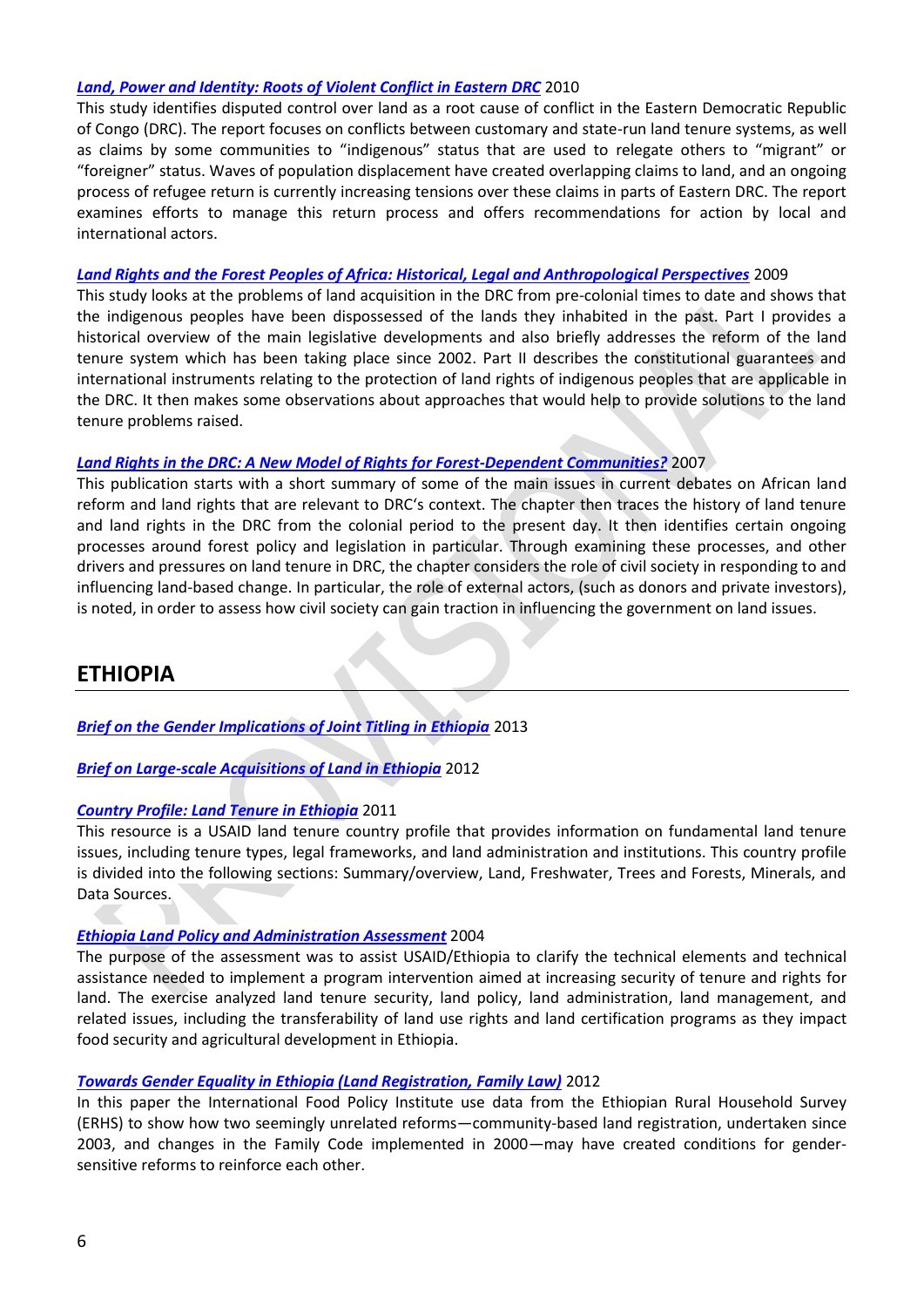# <span id="page-6-0"></span>**GEORGIA**

# *[Land, Tenure and Housing Issues for Conflict-Displaced Populations in Georgia](http://www.globalprotectioncluster.org/_assets/files/field_protection_clusters/Land_Tenure_Housing_Conflict_Displaced_2008_EN.pdf)* 2008

This report summarizes Georgia's main housing and property challenges. The first half reviews the housing, land and property issues generally affecting all Georgian citizens, while the second half focuses exclusively on housing, land and property issues faced by the displaced population. Both parts come with specific and practical recommendations to bridge gaps and resolve housing, land and property issues.

# <span id="page-6-1"></span>**HAITI**

## *[Forced Evictions in Haiti's Displacement Camps](http://www.globalprotectioncluster.org/_assets/files/field_protection_clusters/Haiti/files/HLP%20AoR/Forced_Evictions_Haiti_Displacement_Camps_2013_EN.pdf)* 2013

This report shows how the government has failed to protect people from forced evictions and other human rights violations in the post-quake reconstruction process. The report also briefly discusses the failure of the draft national housing policy to address these issues and to set out a policy framework aimed at guaranteeing the right to adequate housing, protection from non-discrimination and the right to equality.

### *[Reconstruction et Environnement, Port-au-Prince Haïti](http://www.globalprotectioncluster.org/_assets/files/field_protection_clusters/Haiti/files/HLP%20AoR/Haiti_Reconstruction_et_Environment_2013_FR.pdf)* 2013

Dans ce document, nous avons tenté d'exposer cette dynamique d'occupation de l'espace à Canaan; l'installation des déplacés et les efforts déployés pour rendre vivable cet endroit hostile. Notre analyse essaie ainsi de mettre en relief les enjeux d'une dégradation environnementale qui pourrait être amplifiée par les stratégies mises en place par ses occupants. L'étude s'intéressera enfin aux liens entre la politique nationale de reconstruction et la situation environnementale de Canaan.

## *[Haiti Land Transaction Manual](http://www.globalprotectioncluster.org/_assets/files/field_protection_clusters/Haiti/files/HLP%20AoR/Haiti_Land_Transaction_Manual_2012_EN.pdf)* (*[FR](http://www.globalprotectioncluster.org/_assets/files/field_protection_clusters/Haiti/files/HLP%20AoR/Haiti_Manuel_Transactions_Foncieres_2012_FR.pdf)*) 2012

This manual is intended to apply to real property, including raw land and land that has been improved by infrastructure or construction of buildings. Throughout the manual, the terms "transfer of land" and "transfer of property" will be used interchangeably. Except as specified in the text, the steps described in the manual relate specifically to the transfer of real property, both unimproved and improved.

# *[Learning from the Urban Transitional Shelter Response in Haiti](http://www.globalprotectioncluster.org/_assets/files/field_protection_clusters/Haiti/files/HLP%20AoR/HLP_Issues_Urban_Transitional_Shelter_Response_2012_EN.pdf)* 2012

This handbook documents Catholic Relief Service's experience in planning and implementing its urban transitional shelter response in Port-au-Prince, Haiti. It highlights the challenges, successes and key aspects that could be useful in future responses to urban disasters.

### *[Land, Institutions and Humanitarian Action in Post-Earthquake Haiti](http://www.globalprotectioncluster.org/_assets/files/field_protection_clusters/Haiti/files/HLP%20AoR/Land_Institutions_&_Humanitarian_Action_HPW_Report_2013_EN.pdf)* 2012

This HPG Working Paper explores land issues in the context of the humanitarian response to the Haiti earthquake, with a particular focus on the interface between the institutions of the international aid community and the complex institutions governing land ownership and land tenure in Haiti.

### *[Dealing with Land Barriers to Shelter Construction in Haiti](http://www.globalprotectioncluster.org/_assets/files/field_protection_clusters/Haiti/files/HLP%20AoR/Haiti_Land_Barriers_to_Shelter_Construction_2012_EN.pdf)* 2012

This report sets out the IOM Legal Team's experience in addressing land barriers related to the construction of shelter in the earthquake affected areas of Haiti since it was established within the IOM Shelter Program in mid 2010. The Report sets out the types of land barriers IOM has encountered in its shelter work, including but not limited to land disputes, as well as the solutions the IOM Legal Team has adopted to overcome them where possible. The report formulates a set of overall conclusions that can be drawn from this work.

### *[Procédures Opérationnelles Standardisées](http://www.onuhabitat.org/index.php?option=com_content&view=article&id=430:procedures-operationnelles-standardisees-pour-une-reponse-coordonnee-aux-expulsions-forcees&catid=221:noticias&Itemid=294) – Expulsions Forcées [\(KR\)](http://www.onuhabitat.org/index.php?option=com_docman&task=cat_view&gid=223&Itemid=235)* 2011

Ce document a été conçu en vue de donner une réponse aux agences et aux membres des Groupes Sectoriels « Gestions et Coordination des Camps (CCCM) » et « Protection » demandant des directives opérationnelles sur la gestion de la question complexe des expulsions forcées des camps.

### *[Towards Tenure Security after Disaster: Principles and their Application in Haiti](http://www.globalprotectioncluster.org/_assets/files/field_protection_clusters/Haiti/files/HLP%20AoR/Towards_Tenure_Security_Post_Disaster_Haiti_2010_EN.pdf)* 2010

The contents of this guidance paper include: 1. Problematic: Land issues after disasters, 2. Principles of a fair and appropriate response, 3. A conceptual framework in the Haitian context, 4. What should we do now? 5. What to do for the future? 6. Partners of the land planning sector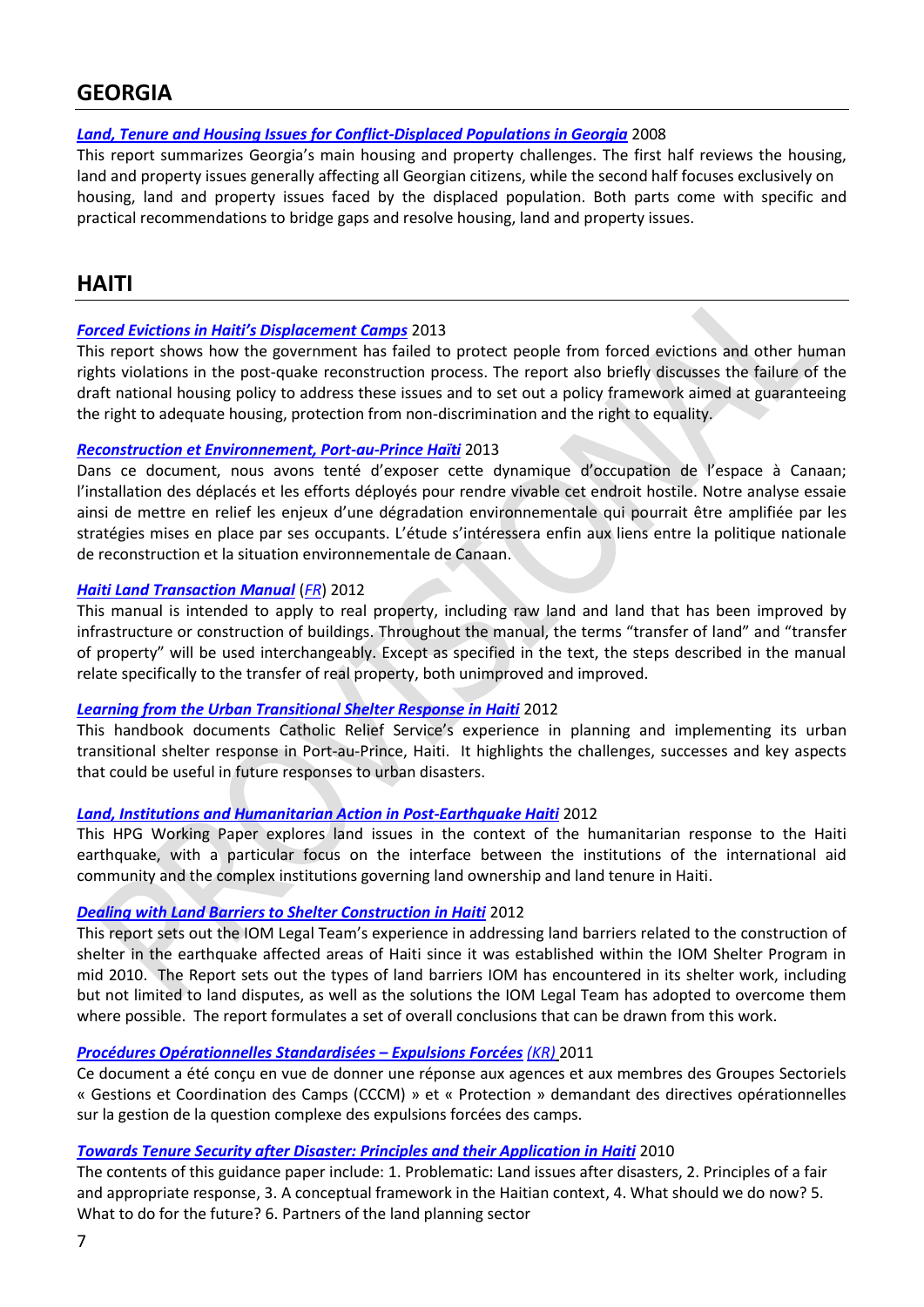### *[Documenting Right of Access to Private Property for Debris Removal or Demolition](http://www.globalprotectioncluster.org/_assets/files/field_protection_clusters/Haiti/files/HLP%20AoR/Haiti_Right_Access_Private_Property_Debris_Removal_2010_EN.pdf)* 2010

A guidance note by the Debris Management Working Group (DMWG) which details best practice when removing debris, which works towards facilitating the return to safe homes in safe neighborhoods

### *[Compensation for Land Property Owners Hosting the IDP Camps](http://www.globalprotectioncluster.org/_assets/files/field_protection_clusters/Haiti/files/HLP%20AoR/Haiti_Compensation_Land_Property_Owners_Evictions_2010_EN.pdf)* 2010

This proposal aims to provide legal recommendations to assist both disaster-affected groups by considering these challenges in greater details, within the applicable international human rights standards and principles.

# *[Key Housing, Land and Property Rights Issues Delaying IDP Return and Reconstruction Efforts in Post-](http://www.globalprotectioncluster.org/_assets/files/field_protection_clusters/Haiti/files/HLP%20AoR/Haiti_HLP_WG_Key_HLP_Issues_IDP_Return_2010_EN.pdf)[Earthquake Haiti](http://www.globalprotectioncluster.org/_assets/files/field_protection_clusters/Haiti/files/HLP%20AoR/Haiti_HLP_WG_Key_HLP_Issues_IDP_Return_2010_EN.pdf)* 2010

This HLP Working Group paper looks at the key HLP Rights issues that were present in the return and reconstruction efforts in Haiti. There are 5 main issues highlighted, ranging from lack of access to information and legal aid to lack of land tenure security.

# <span id="page-7-0"></span>**KENYA**

## *[Land Tenure and Property Rights Assessment](http://www.globalprotectioncluster.org/_assets/files/field_protection_clusters/Kenya/files/HLP%20AoR/Land_Tenure_Property_Rights_2009_EN.pdf)* 2009

This assessment attempts to provide knowledge, particularly on the land and property rights arrangements, and implications for natural resource management, tourism and income generation. To that end, the assessment examines the following themes and how they constrain or enhance performance at targeted sites: land ownership and control, land redistribution and rights normalization, land and natural resource use and management, and land administration institutions.

## *[Institutional Harmonization Processes in the Kenyan Land Sector: A Case Study of the Time Period 2003](http://www.globalprotectioncluster.org/_assets/files/field_protection_clusters/Kenya/files/HLP%20AoR/Institutional_Harmonisation_Land_Sector_2008_EN.pdf)–2007* 2008

### *[Kenya Land Policy: Analysis and Recommendations](http://pdf.usaid.gov/pdf_docs/PNADP494.pdf)* 2009

The purpose of the study is to raise questions concerning the Draft National Land Policy (dNLP) and to propose areas for further consideration, to assist Kenya in its attempts to address this difficult issue. The study thus first reviews and assesses systematically the ideas put forward in the current draft of the policy. It goes on to look at the implications of some elements of the policy for ongoing USAID programs, and at opportunities for new programming. It then provides key findings and recommendations.

# <span id="page-7-1"></span>**KYRGYZSTAN**

# *[Moving from 'Land Titling' to 'Land Governance': The Case of the Kyrgyz Republic](http://www.globalprotectioncluster.org/_assets/files/field_protection_clusters/Kyrgyzstan/files/HLP%20AoR/Moving_Land_Titling_Land_Governance_2010_EN.pdf)* 2010

The present paper summarizes the main results obtained from the Kyrgyz pilot of the Land Governance Assessment Tool (LGAF) to illustrate the case of land governance issues that arise in a post-transition economy formerly influenced by Soviet-style land administration and which made the transition towards private ownership of land over a decade ago. Policy recommendations are derived based on the assessment.

### *[Country Profile: Land Tenure in Kyrgyzstan](http://www.globalprotectioncluster.org/_assets/files/field_protection_clusters/Kyrgyzstan/files/HLP%20AoR/USAID_Land_Tenure_Kyrgyzstan_Profile_2011_EN.pdf)* 2011

This resource is a USAID land tenure country profile that provides information on fundamental land tenure issues, including tenure types, legal frameworks, and land administration and institutions. This country profile is divided into the following sections: Summary/overview, Land, Freshwater, Trees and Forests, Minerals, and Data Sources.

## *[Introducing More Transparent and Efficient Land Management in Post-Socialist Cities: Lessons from](http://www.globalprotectioncluster.org/_assets/files/field_protection_clusters/Kyrgyzstan/files/HLP%20AoR/Introducing_Transparent_Efficient_Land_Management_EN.pdf)  [Kyrgyzstan](http://www.globalprotectioncluster.org/_assets/files/field_protection_clusters/Kyrgyzstan/files/HLP%20AoR/Introducing_Transparent_Efficient_Land_Management_EN.pdf)* 2008

The paper first reviews the country context for the Strategic Land Management Plans (SLMPs), including an overview of Kyrgyzstan's land management and decentralization reforms and a listing of key factors blocking effective public land management at the local level. Then, the paper outlines a detailed framework for strategic land management and discusses results and implications of applying this framework in five cities. It concludes with reflections on lessons that can be learned by donors and local actors.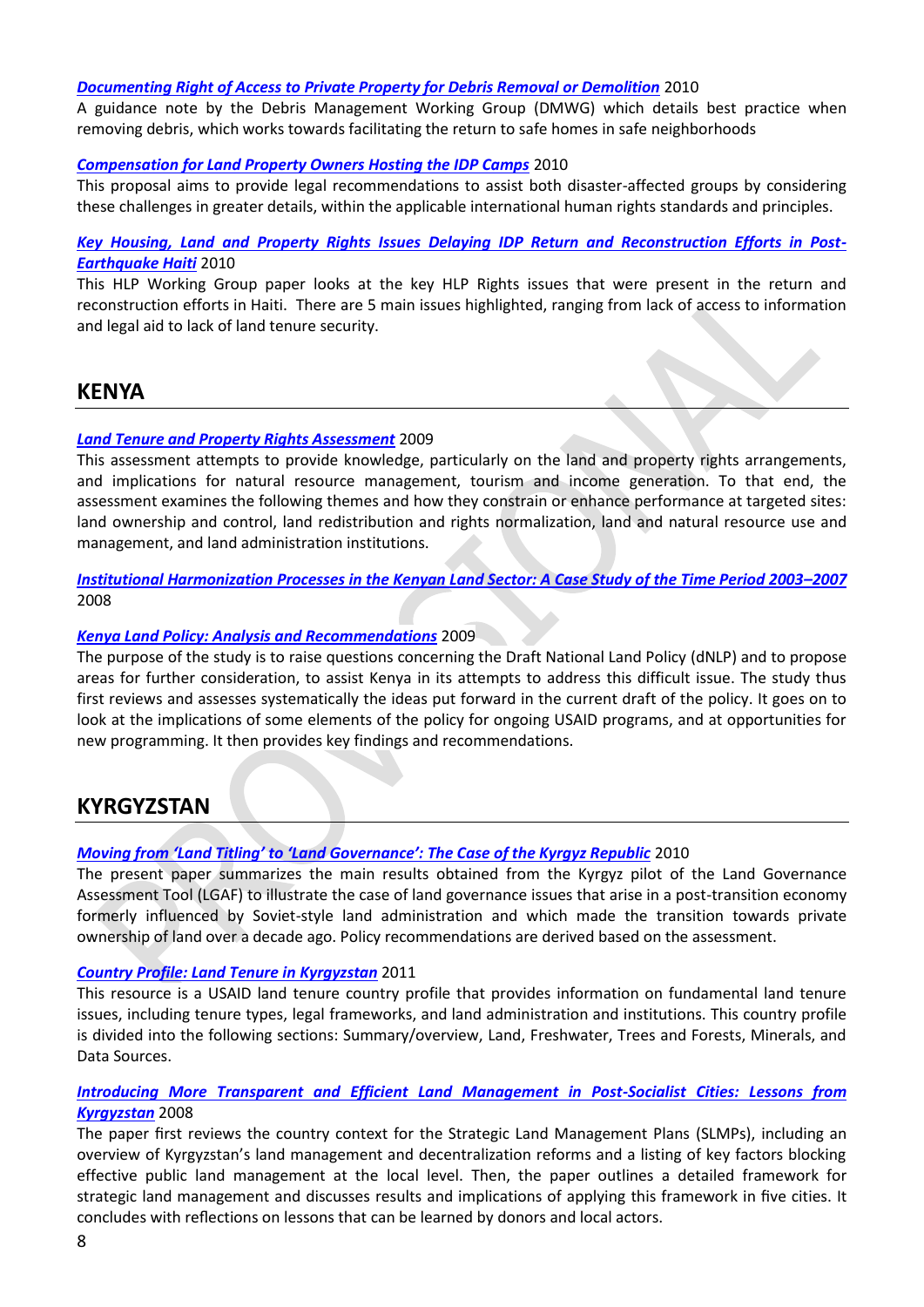# <span id="page-8-0"></span>**LIBERIA**

### *[Liberia Land Rights Policy](http://www.globalprotectioncluster.org/_assets/files/field_protection_clusters/Liberia/Liberia_Land_Rights_Policy_2013_EN.pdf)* 2013

This document provides the Land Commission's policy recommendations for land rights in Liberia, centered on four basic types of rights: Public Land, Government Land, Customary Land, and Private Land. This policy is a vision statement of where Liberians want to go with their land sector.

### *Brief on Threats to Land [Tenure Security in Rural Liberia](http://www.globalprotectioncluster.org/_assets/files/field_protection_clusters/Liberia/Liberia_Brief_Threats_to_Land_Tenure_2013_EN.pdf)* 2013

### *Snapshot: [Women's Land Rights Task Force Established](http://www.globalprotectioncluster.org/_assets/files/field_protection_clusters/Liberia/Liberia_Women)* 2013

Task force provides significant and detailed input on women's land rights to ongoing policymaking and future legal drafting processes. This two-page USAID snapshot details the establishment of the Liberian women's land rights task force.

### *[Country Profile: Land Tenure in Liberia](http://www.globalprotectioncluster.org/_assets/files/field_protection_clusters/Liberia/Country_Profile_Land_Tenure_Liberia_2010_EN.pdf)* 2010

This resource provides information on fundamental land tenure issues, including tenure types, legal frameworks, and land administration and institutions. This country profile is divided into the following sections: Summary/overview, Land, Freshwater, Trees and Forests, Minerals, and Data Sources.

### *[The Logic of Land Encroachment in Lofa County, Liberia](http://www.globalprotectioncluster.org/_assets/files/field_protection_clusters/Liberia/Logic_of_Land_Encroachment_Liberia_2010_EN.pdf)* 2010

Despite resettlement of IDPs and refugees since 2003, pre-war mechanisms to arbitrate disputes over land remain absent in today's Liberia. Although traditional authorities have reasserted their previous roles, their legitimacy has greatly diminished, creating a growing void in the justice sector that is filled by the state only at a slow pace. The result is increasing "confusion" between various claimants of land, which is said to be exploited by some who de facto occupy some land, perpetuating the cycle of unresolved land uncertainty within land tenure.

### *[Comparative Analysis of Land Conflict in Liberia](http://www.globalprotectioncluster.org/_assets/files/field_protection_clusters/Liberia/Comparative_Analysis_Land_Conflicts_Liberia_2010_EN.pdf)* 2010

This purpose of this report is to examine why and how land conflicts develop and the effectiveness of different dispute resolution methodologies in resolving land conflicts. Insights developed through this analysis will be used to evaluate the effectiveness of the NRC's information, Counseling and Legal Assistance project in Liberia and disseminated to inform the design and development of similar land and property dispute resolution programmes elsewhere in the world.

### *[An Investigation into Forest Ownership and Customary Land Rights in Liberia](http://www.globalprotectioncluster.org/_assets/files/field_protection_clusters/Liberia/Investigation_Forest_Ownership_2007_EN.pdf)* 2007

The Forestry Development Authorit) and the Liberian government in general are fully aware of the need for legislative clarity and justice, to be laid out in a Community Rights Law. This study attempts to unravel the facts and to identify a practical way forward. There are many positive conditions ranging from the relatively recent diminishment of customary ownership of forests and the uncertainty and weakness of the judicial foundation of such moves, to the strength of collective tenure in the present day rural community, and the existence of a solid history of legal collective entitlement that includes forestlands.

### *[Land Grabbing and Land Reform: Diamonds, Rubber and Forests in the New Liberia](http://www.globalprotectioncluster.org/_assets/files/field_protection_clusters/Liberia/Land_Grabbing_Land_Reform_2007_EN.pdf)* 2007

The recommendations in this report deal with the specifics of the country's three most prominent natural resources – diamonds, rubber, and forests. But donors, NGOs and friendly governments should remember that the needs of Liberia – and some of its neighbors – do not begin and end with peacekeeping. Nor can good governance be achieved or sustained without the help of civil society and their willingness to sustain meaningful support where it is needed and deserved. This publication provides an overview of land-based conflict, and stresses multilateral cooperation for good governance.

### *[Women's Inheritance Rights for IDP Return in Liberia](http://www.globalprotectioncluster.org/_assets/files/field_protection_clusters/Liberia/Women_s_Inheritance_Rights_IDP_Return_Liberia_2004_EN.pdf)* 2004

This document is a two page summary of findings and recommendations supplied by Erin Mooney, following her mission to Liberia in April and May of 2004.

### *[Equal Rights of the Customary Marriage Law of 1998](http://www.globalprotectioncluster.org/_assets/files/field_protection_clusters/Liberia/Liberia_Equal_Rights_Customary_Marriage_Law_2003_EN.pdf)* 2003

This document outlines the 1998 act to govern the devolution of estates and establish rights of inheritance for spouses of both statutory and customary marriages.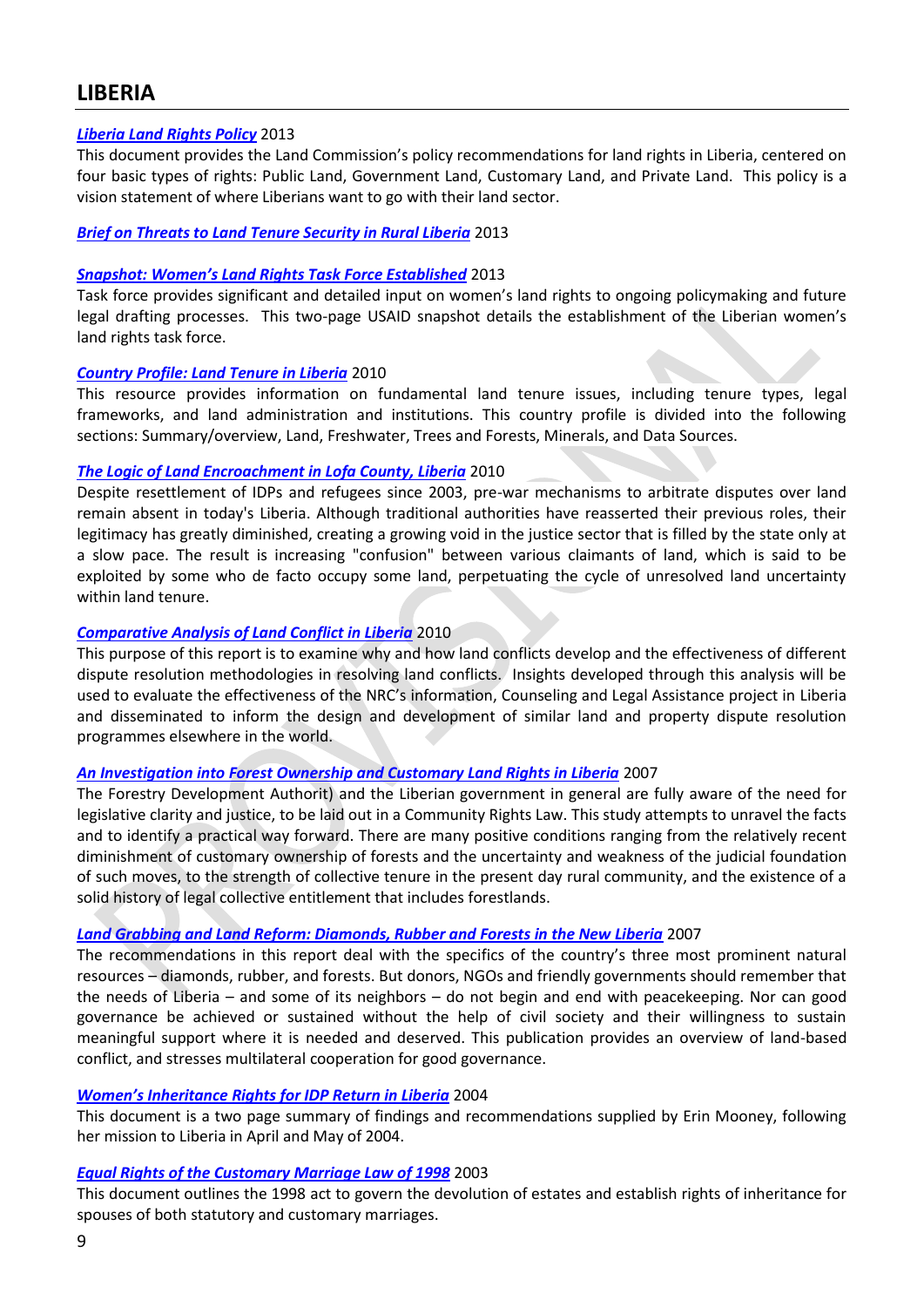# <span id="page-9-0"></span>**LIBYA**

## *[HLP Issues and Response to Displacement in Libya](http://www.globalprotectioncluster.org/_assets/files/field_protection_clusters/Libya/files/HLP%20AoR/Libya_HLP_Issues_&_Displacement_%202012_EN.pdf)* 2012

The research involved interviews with numerous internally displaced persons (IDPs), many of the officials directly or indirectly responsible for their welfare, as well as civil society activists and legal experts. The work was undertaken throughout the north of the country, including Tripoli, Misrata, Benghazi, Sirte, Ajdabiya, Tiji, Nalut, Yefren and Kikla.

# <span id="page-9-1"></span>**MALI**

*Brief on Women, [Inheritance](http://www.globalprotectioncluster.org/_assets/files/field_protection_clusters/Mali/files/HLP%20AoR/Mali_Brief_Women_Inheritance_and_Islam_2011_EN.pdf) and Islam* 2011

*Brief on Farmer Herder [Conflicts](http://www.globalprotectioncluster.org/_assets/files/field_protection_clusters/Mali/files/HLP%20AoR/Mali_Brief_Farmer_Herder_Conflicts_2011_EN.pdf)* 2011

*Brief on the Challenge of [Decentralization](http://www.globalprotectioncluster.org/_assets/files/field_protection_clusters/Mali/files/HLP%20AoR/Mali_Brief_Decentralization_Land_Management_2011_EN.pdf) in Mali* 2011

*Brief on Tenure [Insecurity](http://www.globalprotectioncluster.org/_assets/files/field_protection_clusters/Mali/files/HLP%20AoR/Brief_Tenure_Insecurity_in_Urban_Mali_2011_EN.pdf) in Urban Mali* 2011

*Pastoral Charter / Charte [Pastorale](http://www.globalprotectioncluster.org/_assets/files/field_protection_clusters/Mali/files/HLP%20AoR/Mali_Pastoral_Charter_2001_FR.pdf) du Mali* 2001

*Land Tenure Code / Code [Domanial](http://www.globalprotectioncluster.org/_assets/files/field_protection_clusters/Mali/files/HLP%20AoR/Mali_Land_Tenure_Code_1986_FR.pdf) et Foncier* 1986

# <span id="page-9-2"></span>**MOZAMBIQUE**

### *[Country Profile: Land Tenure in Mozambique](http://www.globalprotectioncluster.org/_assets/files/field_protection_clusters/Mozambique/files/HLP%20AoR/Land_Tenure_Profile_Mozmabique_2011_EN.pdf)* 2011

This resource provides information on fundamental land tenure issues, including tenure types, legal frameworks, and land administration and institutions. This country profile is divided into the following sections: Summary/overview, Land, Freshwater, Trees and Forests, Minerals, and Data Sources.

*Brief [on Land Laws as a Basis for Improving the Livelihoods](http://www.globalprotectioncluster.org/_assets/files/field_protection_clusters/Mozambique/files/HLP%20AoR/Mozambique_Brief_Land_Law_2011_EN.pdf)* 2011

*Brief on the Delimitation of Land to Enable [Rural Communities to Protect their Land Rights](http://www.globalprotectioncluster.org/_assets/files/field_protection_clusters/Mozambique/files/HLP%20AoR/Mozambique_Brief_Delimitation_Land_2011_EN.pdf)* 2011

*Brief on S[ecuring Women's Land Rig](http://www.globalprotectioncluster.org/_assets/files/field_protection_clusters/Mozambique/files/HLP%20AoR/Mozambique_Brief_Securing_Womens_Land_Rights_2011_EN.pdf)hts* 2011

### *[Brief on Private Ownership and Land Rights in Mozambique](http://www.globalprotectioncluster.org/_assets/files/field_protection_clusters/Mozambique/files/HLP%20AoR/Myth_of_Private_Ownership_Mozambique_2006_EN.pdf)* 2006

A concept note on the perils of uneven land policy implementation and failed agrarian relations for economic growth, produced by USAID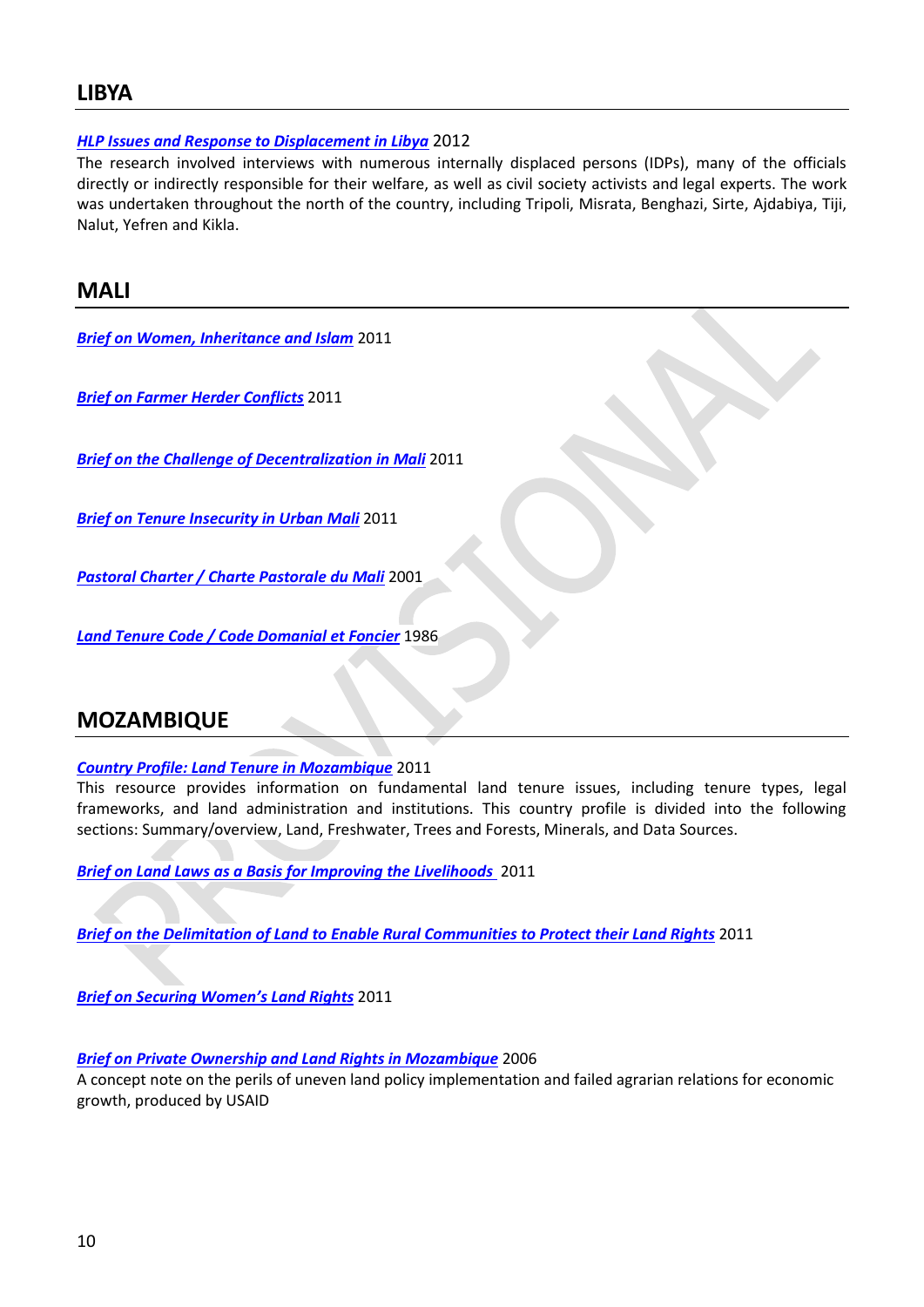# <span id="page-10-0"></span>**MYANMAR**

### *[Bridging the HLP Gap](http://www.globalprotectioncluster.org/_assets/files/field_protection_clusters/Myanmar/files/HLP%20AoR/Bridging_HLP_Gap_Myanmar_2013_EN.pdf)* 2013

This paper provides a brief overview of the main HLP rights issues that are likely to arise within the various peace and voluntary repatriation processes and how they may most effectively be addressed by all sides during the negotiation process. It focuses on return, repatriation and restitution as fundamental aspects in any attempt to secure durable solutions to refugees and IDPs, and does not explore in any detail the other main durable solutions, those of local integration and resettlement, which at any rate, are becoming increasingly less prominent as viable options.

### *[Country Profile: Land Tenure in Myanmar](http://www.globalprotectioncluster.org/_assets/files/field_protection_clusters/Myanmar/files/HLP%20AoR/Land_Tenure_Profile_Myanmar_2013_EN.pdf)* 2013

This resource is a USAID land tenure country profile that provides information on fundamental land tenure issues, including tenure types, legal frameworks, and land administration and institutions. This country profile is divided into the following sections: Summary/overview, Land, Freshwater, Trees and Forests, Minerals, and Data Sources.

### *[Myanmar at the HLP Crossroads](http://www.globalprotectioncluster.org/_assets/files/field_protection_clusters/Myanmar/files/HLP%20AoR/HLP_Crossroads_Myanmar_2012_EN.pdf)* 2012

This report provides a brief overview of the most pressing HLP challenges facing Myanmar, and examines the legislative framework for addressing these concerns combined with more thorough analysis of recent HLP legislative developments. The report concludes with a series of concrete recommendations designed to assist the Government to improve the overall HLP legislative and policy framework in a manner that provides protection and respect for the HLP rights of the entire population of the country, while simultaneously providing a solid basis for economic development, as well as national and international investment.

### *[A Guide to Housing, Land and Property Rights in Burma](http://www.globalprotectioncluster.org/_assets/files/field_protection_clusters/Myanmar/files/HLP%20AoR/Myanmar_Guide_HLP_Rights_2009_EN.pdf)*2009

This publication – a guide to housing and land rights in Burma – is part of our capacity building efforts with Burmese groups. It is aimed at those Burmese activists working on land and housing rights issues, whether they are focusing on policy development or documentation of human rights violations. It sets out the key international standards on land and housing rights relevant to Burmese groups.

### *[HLP Rights in Burma: The Current Legal Framework](http://displacementsolutions.org/wp-content/uploads/2010/01/Burma_HLP_book.pdf)* 2009

This volume contains all of the existing housing, land and property laws in Burma, and makes a vital contribution to understanding the impact that these legal structures have on communities across the country. Being able to view the HLP legal code in its entirety for the first time reveals more clearly than ever before that supporters of democratic and governance reform within Burma need to better understand – and place greater emphasis on – HLP issues than they have to date.

### *[An Alternative Assessment of the Humanitarian Assistance in the Irrawaddy Delta](http://www.globalprotectioncluster.org/_assets/files/field_protection_clusters/Myanmar/files/HLP%20AoR/Myanmar_Cyclone_Nargis_Alternative_Assessment_2008_EN.pdf)* 2008

The research was conducted from the 7 June - 4 July in Laputta township, Ngeputaw Township, Pathein township, Myawmya township and Rangoon. On the basis observations and informal interviews in these areas, this report will reflect on the situation experienced by many people in the delta areas. This report also includes some information gained from existing reports on conditions in the delta.

### *[Everyone Has the Right to Return Home: Explaining the Right to Return and the Right to Housing, Land and](http://www.globalprotectioncluster.org/_assets/files/field_protection_clusters/Myanmar/files/HLP%20AoR/Myanmar_Return_and_HLP_Restitution_2008_EN.pdf)  [Property Restitution in Burma](http://www.globalprotectioncluster.org/_assets/files/field_protection_clusters/Myanmar/files/HLP%20AoR/Myanmar_Return_and_HLP_Restitution_2008_EN.pdf)* 2008

This brief explores the right to restitution of housing, land and property rights in Burma, following the effects of cyclone Nargis.

### *[Displacement and Dispossession: Forced Migration and Land Rights](http://www.globalprotectioncluster.org/_assets/files/field_protection_clusters/Myanmar/files/HLP%20AoR/Myanmar_Displacement_and_Dispossession_Land_rights_2007_EN.pdf)* 2007

This report describes some interesting and useful projects that civil society groups have implemented in Burma. These examples show that, notwithstanding the need for fundamental political change in Burma, steps can and should be taken now to address HLP issues. Opportunities exist to assist the rehabilitation of displaced people, in ways that link political action with humanitarian relief and development.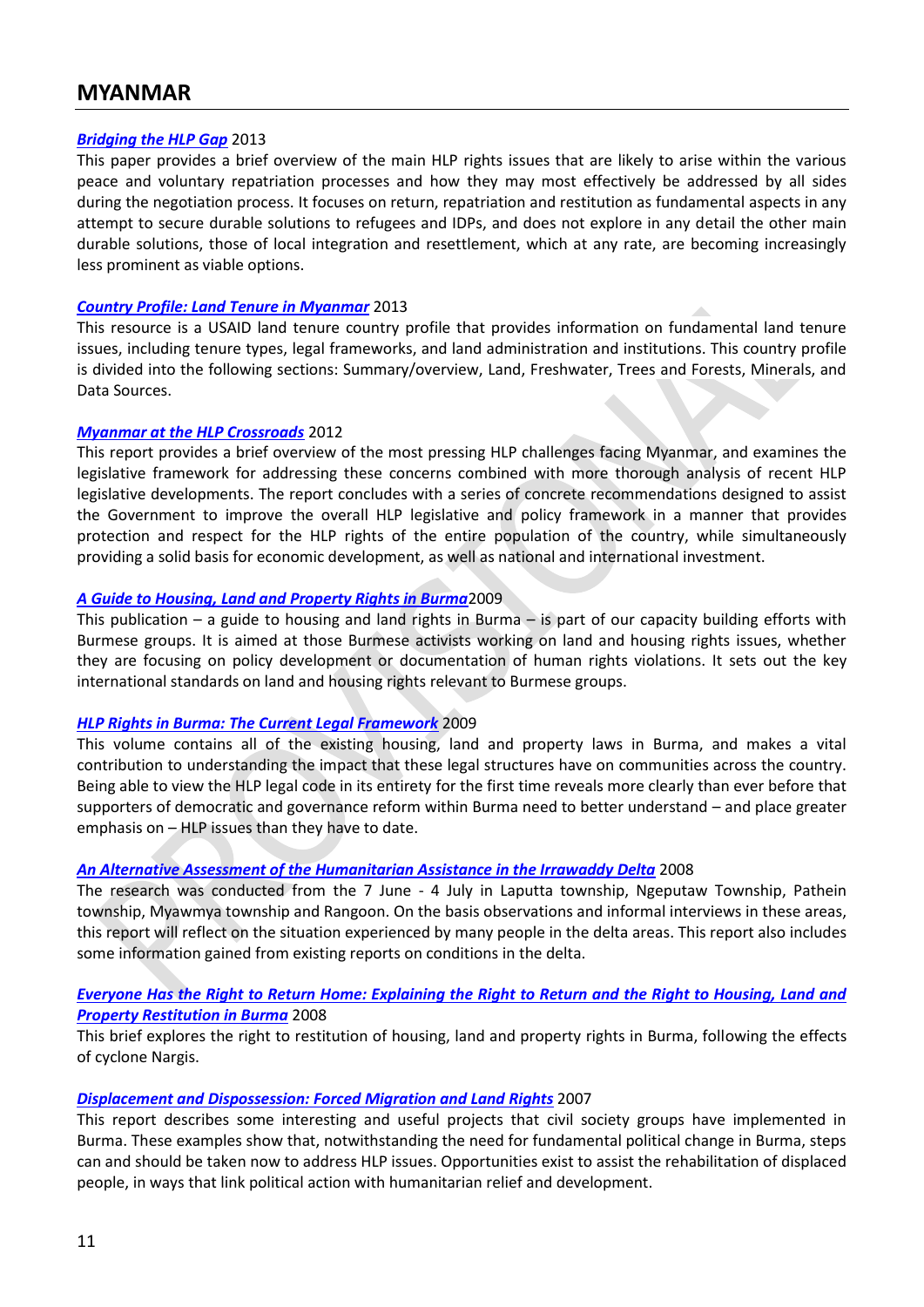# <span id="page-11-0"></span>**PAKISTAN**

### *[Urban Displacement and Vulnerability in Peshawar, Pakistan](http://www.globalprotectioncluster.org/_assets/files/field_protection_clusters/Pakistan/files/HLP%20AoR/Sanctuary_in_the_City_Urban_Displacement_and_Vulnerability_2013_EN.pdf)* 2013

The Humanitarian Policy Group (HPG) at the Overseas Development Institute (ODI) is carrying out a series of studies on urban displacement. This multi-year research project, supported by the Ministry of Foreign Affairs of Denmark, explores the phenomenon of displacement in the urban environment and the implications and challenges that it poses for humanitarian action. Through field research in seven urban centres in Africa, the Middle East and Central Asia, the research aims to consider the reality of life for displaced populations in urban areas, investigate the policy and operational challenges that confront national and international stakeholders when responding to the needs of urban IDPs and refugees, and offer recommendations for strengthening support to these populations.

### *A Guide on [Land and Property Rights in Pakistan](http://www.globalprotectioncluster.org/_assets/files/field_protection_clusters/Pakistan/files/HLP%20AoR/Guide_Land_Property_Rights_2011_EN.pdf)* 2011

This document is a guide to facilitate that basic understanding of the major principles of Pakistani land administration systems. It can be of use to donor agencies, international affairs organizations, national civil society organizations, lawyers and community leaders engaged in relief, rehabilitation or development.

### *[Six Months into the Floods: Resetting Pakistan's Priorities through Reconstruction](http://www.globalprotectioncluster.org/_assets/files/field_protection_clusters/Pakistan/files/HLP%20AoR/Resetting_Pakistans_Priorities_Reconstruction_2011_EN.pdf)* 2011

Six months after the flood disaster began, this briefing paper evaluates the humanitarian response so far, the continuing crisis, and the challenges that lie ahead. It looks at the immediate reconstruction task, as well as the underlying socio-economic and political issues that need to be tackled by the Government of Pakistan, backed by the international aid community, in order to help vulnerable Pakistanis rebuild stronger, safer communities and a more equitable and self- reliant country.

### *[Pakistan HLP Working Group: Post-Flood HLP](http://www.globalprotectioncluster.org/_assets/files/field_protection_clusters/Pakistan/files/HLP%20AoR/Pakistan_HLP_WG_Post_Flood_Issues_2010_EN.pdf) Rights Issues* 2010

This Protection Cluster draft concept note provides a list of HLP issues arising in Pakistan as a consequence of the floods.

### *Pakistan [HLP Working Group: Post-Flood Guidelines](http://www.globalprotectioncluster.org/_assets/files/field_protection_clusters/Pakistan/files/HLP%20AoR/Pakistan_HLP_WG_Post_Flood_Guidelines_EN.pdf)* 2010

This working group guideline papers aims to: identify emerging potential issues of land and property rights of flood-affected people in Pakistan; categorise flood-affected population on the basis of issues of land and property rights; highlight at appropriate forums i.e. Government of Pakistan, UN agencies and Civil Society Organizations issues as well as provide workable solutions of land and property rights during the relief and early recovery phases facilitating development of a sound return strategy for the flood-affected population; and devise the way forward for Public Departments and Civil Society Organizations in the particular context of lands and property rights for future interventions.

### *[Pakistan HLP Working Group: Briefing for Humanitarian Coordinator](http://www.globalprotectioncluster.org/_assets/files/field_protection_clusters/Pakistan/files/HLP%20AoR/Pakistan_HLP_WG_Briefing_for_HC_2010_EN.pdf)* 2010

This briefing paper produced for the humanitarian coordinator in Pakistan by the Pakistan Humanitarian Country team intends to provide a key overview of the situation.

### *[Pakistan HLP Working Group: Frequently Asked Questions on HLP](http://www.globalprotectioncluster.org/_assets/files/field_protection_clusters/Pakistan/files/HLP%20AoR/Pakistan_HLP_WG_FAQs_on_HLP_2012_EN.pdf)* 2010

This document produced by the Housing, Land and Property working group provides guidance on frequently asked questions by those affected by the floods in Pakistsan.

### *[Women's Land Rights in Pakistan: Consolidated Research Findings](http://www.globalprotectioncluster.org/_assets/files/field_protection_clusters/Pakistan/files/HLP%20AoR/Womens_Land_Rights_Consolidated_Research_2008_EN.pdf)* 2008

The degree of female land ownership has an important connection with their empowerment in Pakistan's agricultural context. SDPI carried out a multiple part research study to explore the causality behind the two. The research focuses on women's rights vis-à-vis the inheritance framework of private agrarian land; it does not encompass private residential or commercial property. It spans rural areas across all of Pakistan, drawing on national laws, existing policies, literature review and field work.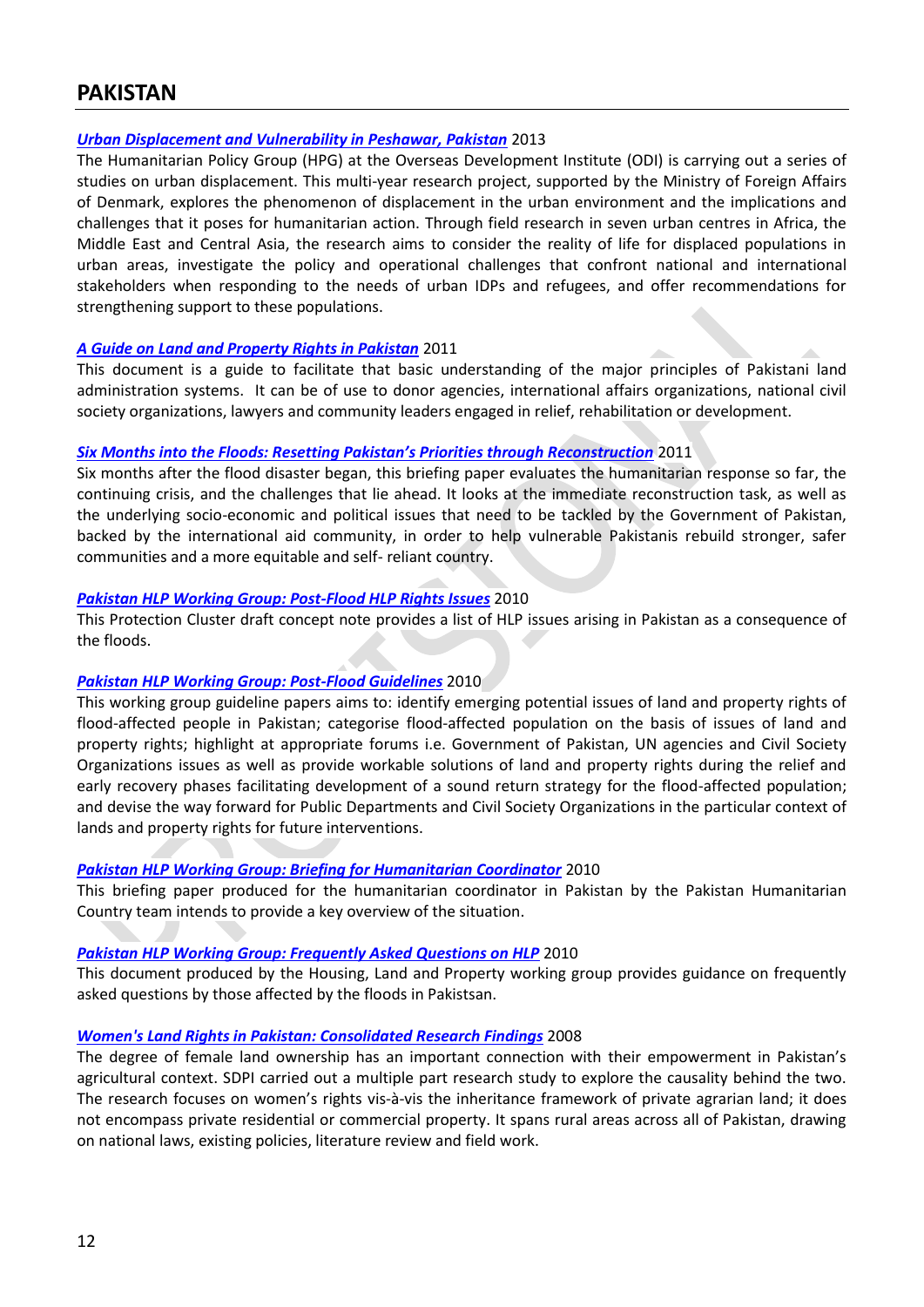# <span id="page-12-0"></span>**PHILIPPINES**

### *[HLP Issues in Urban Transitional Settlement Response in the Philippines](http://www.globalprotectioncluster.org/_assets/files/field_protection_clusters/Philippines/files/HLP%20AoR/HLP_Issues_Urban_Transitional_Settlement_Response_2012_EN.pdf)* 2013

Learning From Urban Transitional Settlement Response in the Philippines offers reflections and questions to ask oneself when faced with similar urban disasters to improve future transitional settlement and land programs, especially for those who do not have access to their own land. It is a result of CRS' first-hand experience, site visits, studies of internal and external documentation, and interviews with shelter recipients, government officials and community members during the 2011–2012 response.

### *[Legal and Regulatory Issues in Mindanao](http://www.globalprotectioncluster.org/_assets/files/field_protection_clusters/Philippines/files/HLP%20AoR/Legal_Regulatory_Issues_Mindanao_Typhoon_Bopha_2013_EN.pdf) after Typhoon Bopha* 2013

This report attempts to highlight a collection of the emerging legal and regulatory issues which should be monitored by the GSC as it progresses from emergency to transitional programming. Furthermore, a number of the issues identified should be considered by the GSC's member agencies going forward when permanent shelter programmes are being devised.

## *[Disaster-Induced Internal Displacement in the Philippines: Tropical Storm Washi](http://www.globalprotectioncluster.org/_assets/files/field_protection_clusters/Philippines/files/HLP%20AoR/Disaster_Induced_Internal_Displacement_Philippines_2013_EN.pdf) / Sendong* 2013

This report assesses PDRRM-2010 and its implementation in order to inform proposed amendments, revisions to its implementation plans and other measures that would enhance the effectiveness of DRRM and the protection of the rights of those displaced by disasters.

## *[The Search for Durable Solutions: Armed Conflict and Forced Displacement in Mindanao](http://www.globalprotectioncluster.org/_assets/files/field_protection_clusters/Philippines/files/HLP%20AoR/Search_for_Durable_Solutions_2011_EN.pdf)* 2011

The purpose of this strategy note is to: (i) understand the underlying structural causes, cyclical nature, scale, and impact of involuntary internal displacement due to armed conflict and; (ii) identify development options and actions to enable durable solutions for internally displaced persons (IDPs) resulting from the armed conflict in Mindanao.

## *[Violent Conflicts and Displacement in Central Mindanao: Challenges for Recovery and Development](http://www.globalprotectioncluster.org/_assets/files/field_protection_clusters/Philippines/files/HLP%20AoR/Violent_Conflicts_Displacement_2011_EN.pdf)* 2011

The report is organized in three sections. The first section provides an overview of the context, scope and nature of displacement in Central Mindanao. The second section explores the environment (e.g. security) and resources or capital (social, natural, economic) available to households. It also looks at how those resources are used to shape livelihood strategies and livelihood outcomes such as food security. The third section explores respondents' priorities for resettlement, recovery and reconstruction. It analyzes the complex set of factors that influence whether displaced households decide to return to their places of origin, settle in new sites, or remain displaced.

## *[Country Profile: Land Tenure in the Philippines](http://www.globalprotectioncluster.org/_assets/files/field_protection_clusters/Philippines/files/HLP%20AoR/Country_Profile_Land_Tenure_Philippines_2011_EN.pdf)* 2011

This resource provides information on fundamental land tenure issues, including tenure types, legal frameworks, and land administration and institutions. This country profile is divided into the following sections: Summary/overview, Land, Freshwater, Trees and Forests, Minerals, and Data Sources.

# *[Involuntary Resettlement: Policy and Institutional Frameworks, Practices and Challenges](http://www.globalprotectioncluster.org/_assets/files/field_protection_clusters/Philippines/files/HLP%20AoR/Philippines_Involuntary_Resettlement_Policy_Institutional_Frameworks_2008_EN.pdf)* 2008

This study reviews the policy and institutional framework for involuntary resettlement in the Philippines. Its purpose is to assess the prospect of harmonizing the country's involuntary resettlement framework with World Bank and international good practices. The study looks into different laws on land valuation, housing provisions for poor informal settlers, and other types of compensation for lost assets and related rules and regulations. Case studies are presented in order to determine practice procedures.

# *[Joint Needs Assessment for Reconstruction and Development of Conflict-A](http://www.globalprotectioncluster.org/_assets/files/field_protection_clusters/Philippines/files/HLP%20AoR/Philippines_Reconstruction_Development_Mindanao_2005_EN.pdf)ffected Areas in Mindanao: Rural [Development Report \(Vol 3\)](http://www.globalprotectioncluster.org/_assets/files/field_protection_clusters/Philippines/files/HLP%20AoR/Philippines_Reconstruction_Development_Mindanao_2005_EN.pdf)* 2005

The rural development sector is one of four important sectors that comprise the Joint Needs Assessment, which is a broader examination of the needs and requirements of those affected by the Mindanao conflict carried out in preparation for the creation of a multi-donor Mindanao Trust Fund-Reconstruction and Development Program. Cross-cutting issues such as tenurial concerns, environment, and institutional development are also addressed in the context of rural development.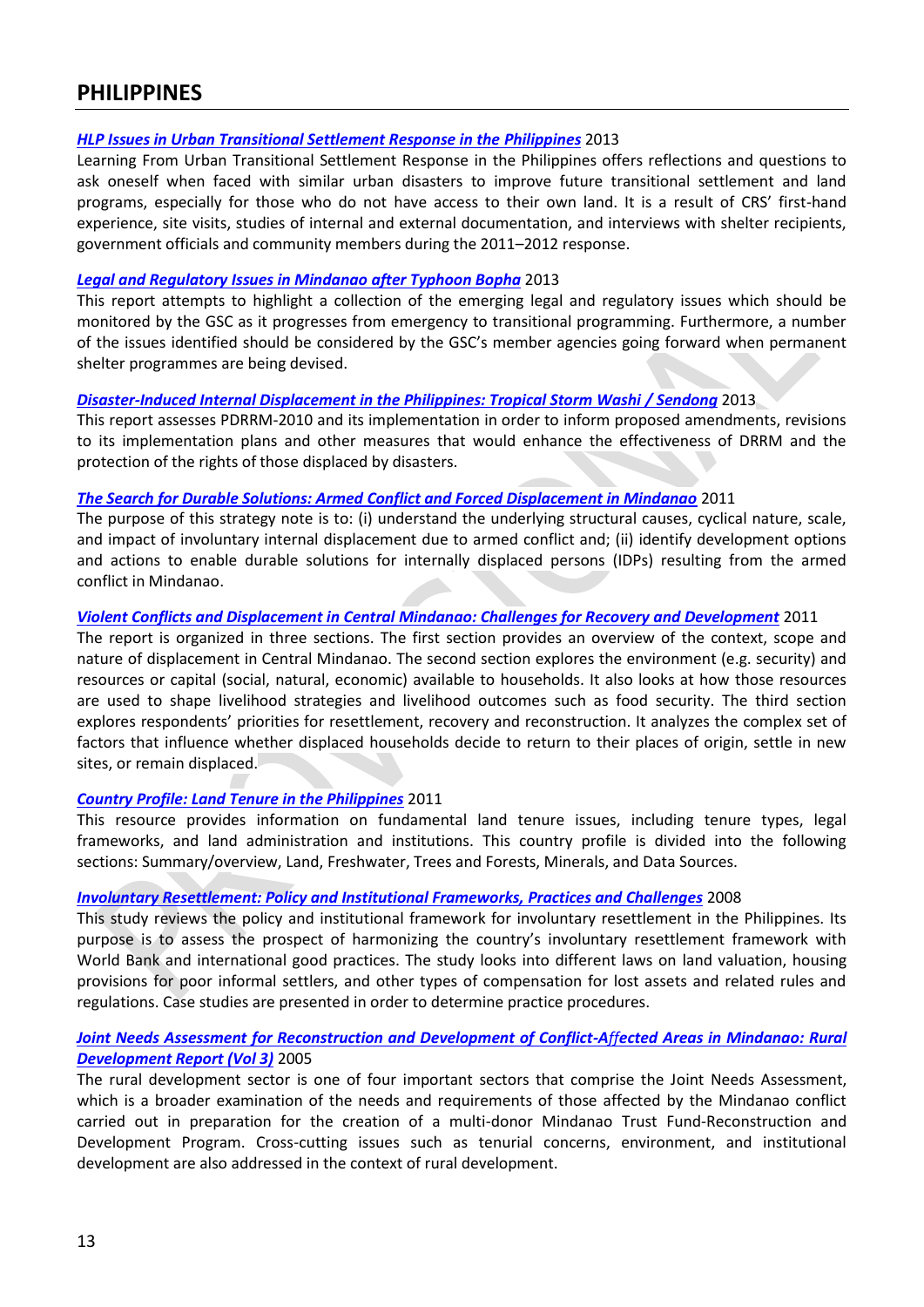# <span id="page-13-0"></span>**SOMALIA, SOMALILAND, PUNTLAND**

### *[Land Use Planning Guidelines for Somaliland](http://www.globalprotectioncluster.org/_assets/files/field_protection_clusters/Somalia/files/HLP%20AoR/Land_Use_Planning_Guidelines_2009_EN.pdf)* 2009

The purpose of the present Guidelines is threefold: (1) to explain the basic principles of land use planning, (2) indicate which land use planning activities could be carried out in Somaliland at different levels, and how, and (3) provide a number of tools and resources which could be of practical use for land use planners in Somaliland. The guidelines are meant for technicians and administrators involved in land use planning and natural resources management in Somaliland. They could be civil servants from various line ministries, or project staff of national and international NGO's and consultants.

### *[The Scarcity of Land in Somalia](http://www.globalprotectioncluster.org/_assets/files/field_protection_clusters/Somalia/files/HLP%20AoR/Scarcity_Land_Somalia_2009_EN.pdf)* 2009

This paper describes the role of natural resources and the impact of the Barre dictatorship on local land use, and it also describes traditional ways of resolving conflicts over land. The traditional conflict resolution system is covered in the first section, whilst the role of land and the state's political impact on land use is detailed in the second. Finally, some preliminary conclusions and policy recommendations are provided.

### *[Land, Property and Housing in Somalia](http://www.globalprotectioncluster.org/_assets/files/field_protection_clusters/Somalia/files/HLP%20AoR/Somalia_Land_Property_Housing_in_Somalia_2008_EN.pdf)* 2008

Land, Property, and Housing in Somalia focuses on the Somali legal frameworks and institutional systems relating to land and on the historical background of the current landholding and ownership patterns in Somalia. It also looks at a much wider range of social, cultural, political, economic, and environmental contexts and examines some of the theoretical debates on land issues.

## *[Local Capacities for Peace: Addressing Land-Based Conflicts in Somaliland and Afghanistan](http://www.globalprotectioncluster.org/_assets/files/field_protection_clusters/Somalia/files/HLP%20AoR/local_capacities_for_peace_2008_EN.pdf)* 2008

This report summarizes the consolidated research findings and combines them with the notes and papers which have been produced throughout the project. In 2008, methods and methodology were an important aspect of the project; the most central results are dealt with in part 2. Part 3 and 4 deal with the issue of land conflicts in Somaliland. Part 3 is based on the case study on Nasiye village, a rural context in Somaliland. Part 4 is based on a Working Note on Urban Land Conflicts, an issue that is highly political and highly difficult to research. Part 5 will deal with land conflicts in Afghanistan, summarizing the central results of the case studies. Some tentative conclusions in part 6 will close the report.

### *[Housing, Land and Property Rights in the South Central Somalia](http://www.globalprotectioncluster.org/_assets/files/field_protection_clusters/Somalia/files/HLP%20AoR/Preliminary_Assessment_Proposed_Strategies_2008_EN.pdf)* 2008

This report initially examines the complex HLP rights contexts prevailing in SCS today, including the impact of the armed conflict on HLP rights, the differing ways in which displacement is manifested and a series of additional 11 constraints in resolving HLP challenges. It then outlines a series of specific HLP rights concerns in SCS that require resolution. The report concludes with a detailed list of recommendations for practical action designed to improve the HLP rights prospects for the displaced population concerned. This report recommends to the international humanitarian community in Somalia to gradually prioritise (wherever security conditions permit) durable HLP solutions for the displaced population that go beyond satisfying immediate emergency shelter needs.

### *[Puntland and Somaliland: The Land Legal Framework](http://www.globalprotectioncluster.org/_assets/files/field_protection_clusters/Somalia/files/HLP%20AoR/Land_Legal_Framework_2006_EN.pdf)* 2006

The aim of this paper was to develop a basic knowledge of the land legal framework in Somaliland and Puntland. It provides a description of the current situation in both regions concerning the land management with an emphasis on the land laws, registration system and land disputes and the institutional framework. As part of a global process aimed at developing a land management system for the whole country, this study may be used as a tool for a better understanding of the existing situation.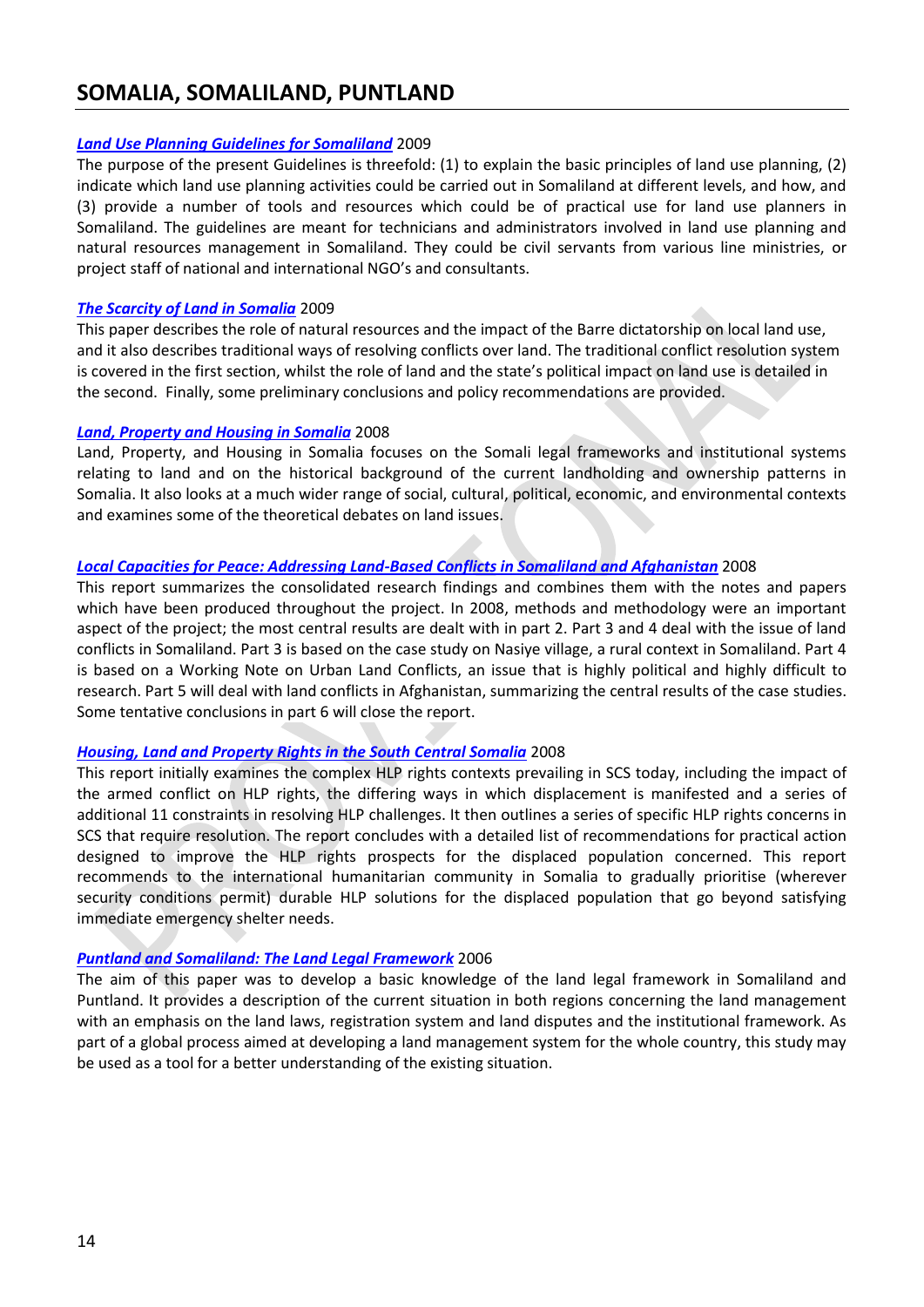# <span id="page-14-0"></span>**SOUTH SUDAN**

### *[Land Administration Challenges in the Post-conflict South Sudan](http://www.globalprotectioncluster.org/_assets/files/field_protection_clusters/South_Sudan/files/HLP%20AoR/Land_Administration_Challenges_In_Post_Conflict_South_Sudan_2013_EN.pdf)* 2013

This paper gives an account of the experiences, in the background of the prevailing institutional and legal complexities, of SRLG in implementing actions in land use planning and land administration. It talks about innovative partnerships with the South Sudan Land Commission, simplified land registration practices and bottom-up land use planning actions.

### *[Government of South Sudan: Draft Land Policy](http://www.globalprotectioncluster.org/_assets/files/field_protection_clusters/South_Sudan/files/HLP%20AoR/South_Sudan_Land_Policy_2011_EN.pdf)* 2011

The Southern Sudan Land Commission was charged under the Comprehensive Peace Agreement of 2005 to recommend and coordinate land policies for South Sudan. This document provides a Draft Land Policy. The Draft Land Policy reflects the concerns and ideas of large numbers citizens from throughout Southern Sudan

### *[Urban Displacement and Vulnerability in Yei, South Sudan](http://www.globalprotectioncluster.org/_assets/files/field_protection_clusters/South_Sudan/files/HLP%20AoR/Sanctuary_in_City_Urban_Discplacement_Vulnerability_South_Sudan_2011_EN.pdf)* 2011

This study aims to: Deepen understanding of the drivers and history of displacement in Yei; Review policies and legal frameworks for displaced populations and other urban poor, including protection, housing, land and urban development policies; Discuss the specific protection threats affecting displaced populations in Yei and how they compare with the threats facing other groups of urban poor; Assess the specific vulnerabilities of displaced people in the town, particularly in relation to access to basic services, urban infrastructure and livelihood opportunities, and how they compare with the vulnerabilities of other groups of urban poor; and Identify how international aid actors can engage with the urban poor and displaced populations living in Yei.

### *[Laws of Southern Sudan: Land Act](http://www.globalprotectioncluster.org/_assets/files/field_protection_clusters/South_Sudan/files/HLP%20AoR/South_Sudan_Land_Act_2009_EN.pdf)* 2009

This Act is intended regulate land tenure and protect rights in land in Southern Sudan while creating an enabling environment for economic development in the land and natural resources sectors

# <span id="page-14-1"></span>**SRI LANKA**

### *[Sri Lanka Government Submission on Tenure Security](http://www.ohchr.org/Documents/Issues/Housing/SecurityTenure/ResponseSriLanka04.06.2013.pdf)* 2013

A questionnaire on Security of Tenure by UN Special Rapporteur on the right to adequate housing, carried out with the Government of Sri Lanka.

# *[High Security Zones and the Rights to Return and Restitution in Sri Lanka: A Case Study of Trincomalee](http://www.sangam.org/2009/11/Return_Restitution.pdf)  [District](http://www.sangam.org/2009/11/Return_Restitution.pdf)* 2009

This report presents new primary research on the situation of the developing Muttur (East)/Sampoor HSZ (hereafter referred to as the Sampoor HSZ) and outlines specific housing, land and property issues IDPs from this area face. The purpose of this report is to highlight the serious housing rights violations caused by the Sampoor HSZ and to offer recommendations for remedies that are consistent with Sri Lanka's human rights obligations under international and domestic law.

### *[Recommendations for a National Policy on Housing, Land and Property Restitution in Sri Lanka](http://www.cohre.org/sites/default/files/recommendations_for_a_national_policy_on_hlp_restitution_in_sri_lanka_may_2009.pdf)* 2009

The report, in section one, sets out the consolidated recommendations arising from the findings and analysis contained therein. Section two outlines the contextual background of conflict and displacement in the Eastern Province as is relevant to its discussions; the main objectives of the report; and the methodology that was adopted for the compilation of relevant data and information. Section three makes reference to the salient features of international law and national law as it relates to the human right to restitution and international standards on HLP restitution. Section four comprises an analysis of the main areas of investigation relating to HLP restitution, and section five outlines supplementary principles and information on vulnerability in the context of displacement which is overarching to the discussions of the entire report.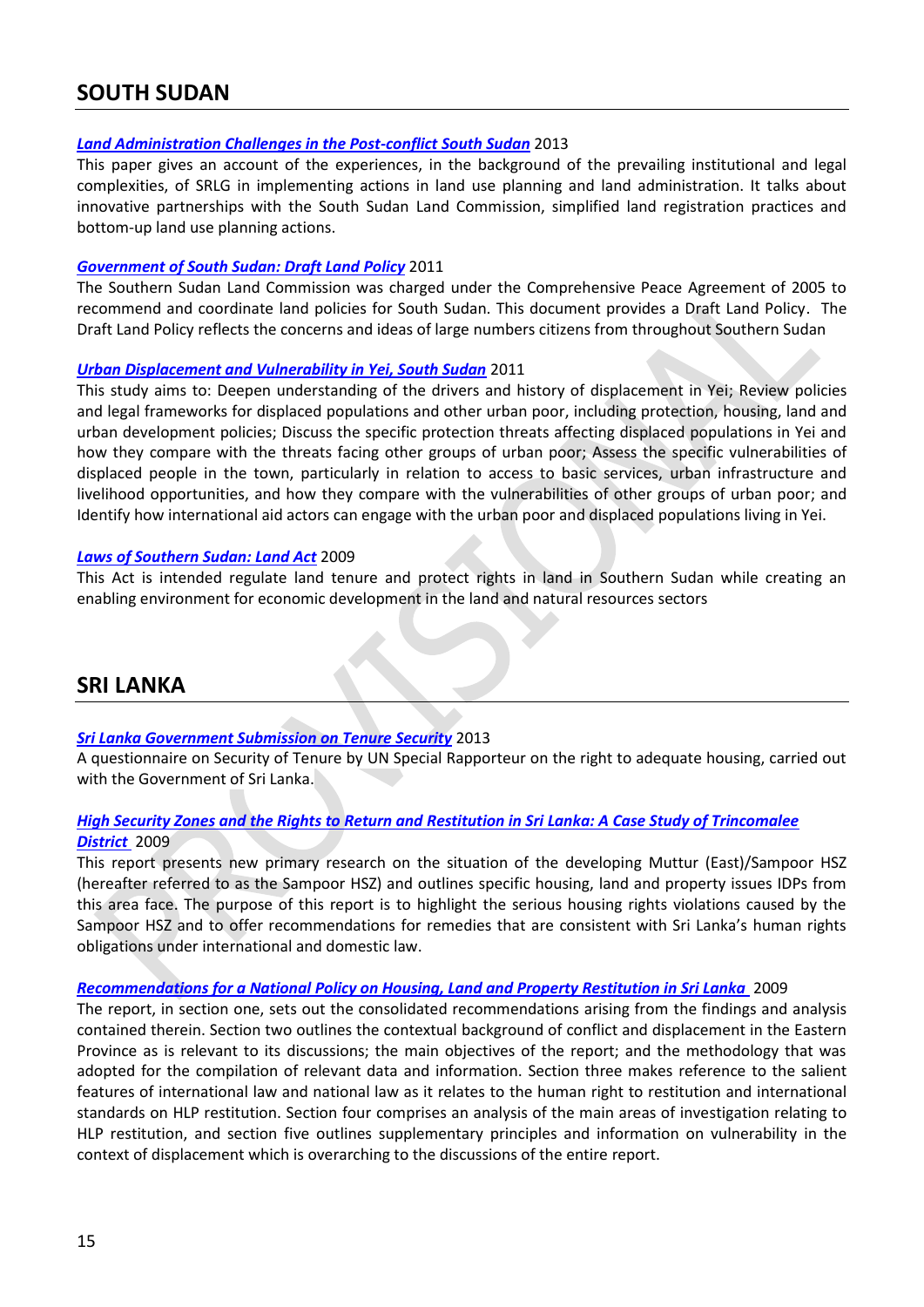### *[A Socio-Legal Study on The Head of the Household Concept in Sri Lanka](http://www.cohre.org/sites/default/files/a_socio-legal_study_of_the_head_of_the_household_concept_in_sri_lanka_0.pdf)* 2008

This research was undertaken with the following objectives: to trace the origins of the concept; to create awareness among relevant stakeholders, including policy makers about the 'head of the household' concept and its negative impact; to suggest alternative terminology to the concept; to produce a report which will be used as a lobby document to urge the government to abolish the use of the concept in public administration

### *[Housing and Property Restitution in Sri Lanka: Learning from other Jurisdictions](http://www.cohre.org/sites/default/files/housing_and_property_restitution_in_sri_lanka_-_learning_from_other_jurisdictions.pdf)* 2008

This report is based on the presentations made and the discussions held at the seminar (On 29 October 2007, the Centre on Housing Rights and Evictions (COHRE) held a seminar on Housing and Property Restitution in Sri Lanka – Learning from other Jurisdictions.). It identifies the key aspects that were discussed and how they might be useful to the Sri Lankan context. It also aims to serve all those interested as background information for housing, land and property restitution in Sri Lanka.

### *[Inheritance Rights of Children in Sri Lanka](http://www.cohre.org/sites/default/files/inheritance_rights_children_in_sri_lanka_2008.pdf)* 2008

This is an analysis of the current domestic legal framework for Children Inheritance, and documents the policy gaps that contradict Sri Lanka's human rights obligations, shows how children in Sri Lanka are vulnerable to discrimination and the disentitlement of their family homes, and offers recommendations for reform.

### *[Introduction to Housing and Land Laws in Sri Lanka](http://www.cohre.org/news/documents/an-introduction-to-housing-and-land-laws-in-sri-lanka)* 2007

*Introduction to Housing and Land Laws in Sri Lanka* is aimed at helping lawyers, policy makers, civil society and international organisations understand the complex domestic legal framework so that they may better ensure the protection of housing and land rights in their respective activities. It provides an introduction to housing and land laws that can be adapted to a variety of situations across Sri Lanka. It also offers practitioners a guide to the various legal mechanisms that can be engaged to help ensure the protection of housing and land rights.

### *[Land Tenure in Under-Served Settlements in Colombo](http://www.dpu-associates.net/system/files/Colombo+Land+Report.pdf)* 2007

# <span id="page-15-0"></span>**SUDAN**

### *[Property Rights and Resource Conflict in the Sudan](http://www.globalprotectioncluster.org/_assets/files/field_protection_clusters/Sudan/files/HLP%20AoR/Property_Rights_Conflict_South_Sudan_2006_EN.pdf)* 2006

The genocidal conflict in the western region of Sudan- Darfur-is often characterized as an ethnic and religious struggle. However, underlying the fighting between black African farmers against Arab janjaweed militia is a struggle over access to, and control of, increasingly scarce fertile land. This chapter presents a very brief history of the wars in Sudan. It also presents an economic analysis of property rights as it applies in this case. The chapter argues that efforts to resolve these conflicts will not be successful unless underlying property disputes are resolved and until the Sudanese government improves the institutional environment in which property rights operate.

### *[The Land Question: Sudan's Peace Nemesis](http://www.globalprotectioncluster.org/_assets/files/field_protection_clusters/Sudan/files/HLP%20AoR/The_Land_Question_Sudans_Peace_Nemesis_2007_EN.pdf)* 2007

This paper looks at competition for land and natural resources in Sudan and its implications for the promotion of peace throughout the country. First offering a background to the issues this paper then outlines key scenarios and risks, plus main recommendations.

### *[Property Rights, Land Disputes and Social Discontent in Sudan](http://www.globalprotectioncluster.org/_assets/files/field_protection_clusters/Sudan/files/HLP%20AoR/Property_Rights_Land_Disputes_Social_Discontent_Sudan_2012_AR.pdf)* 2010

Under the present civil Sudanese conditions, the country endures many hardships which are manifested in economic retraction, inflation, recession and stagflation. However, those are not the sole reasons for the sporadic conflicts that infest the people. Illegitimate property and economic hoardings seem to be inflaming the Sudanese societies. Social conflicts are manifested in simple man's daily complaints to open rebellions. Most academicians agree on one point, that the society endures abnormal conditions. The current paper delves into land disputes in the South Kordofan region and displays anomalies affecting the Sudanese state of affairs. The economic and social structures are affecting the civil society which is drained of the basic available capital and livelihood, land. The study concluded that it is necessary to promote new ways of protecting land rights. If not more civil mutinies will erupt.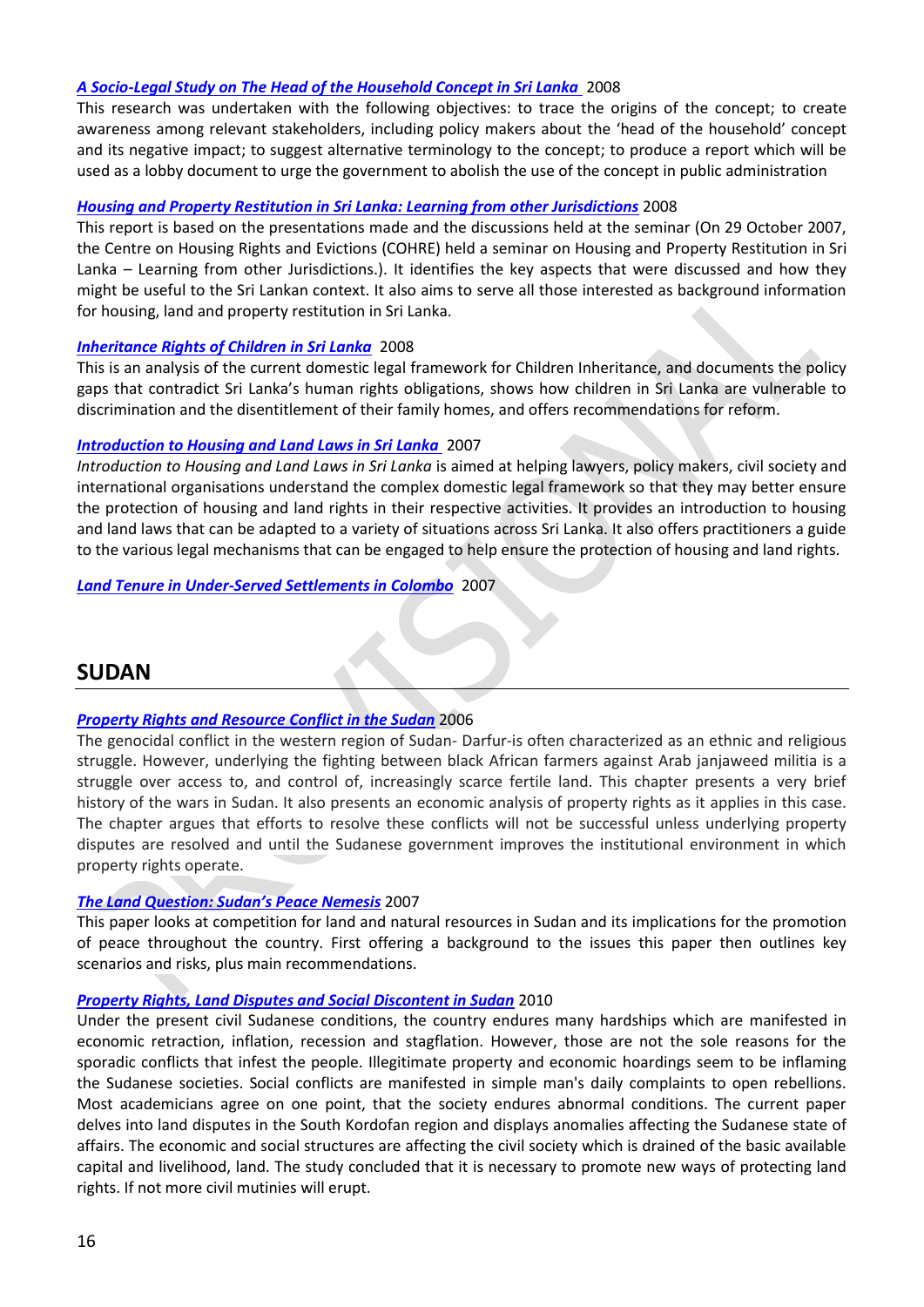## <span id="page-16-0"></span>*[Urban Snapshots: Syria](http://www.unhabitat.org/downloads/docs/UrbanSnapshots1.pdf)* 2013

The Urban Snapshots series examines critical urban issues relevant to the Syria crisis and explores response options and approaches.

### *[Briefing Note: Emergency Response to Housing, Land and Property Issues in Syria](http://reliefweb.int/sites/reliefweb.int/files/resources/Emergency%20response%20to%20Housing%20Land%20and%20Property%20issues%20in%20Syria.pdf)* 2013

This briefing note provides a list of HLP challenges that will impact humanitarian assistance and longer-term recovery, which all actors should be aware of.

### *[Sanctuary in the City? Urban Displacement](http://www.odi.org.uk/sites/odi.org.uk/files/odi-assets/publications-opinion-files/7494.pdf) and Vulnerability in Damascus – A Desk Study* 2011

The objectives of the review are to: deepen understanding of the drivers and history of displacement, both for IDPs and refugees in Damascus; review policies and legal frameworks for refugees and IDPs, including housing and land policies; discuss the specific protection threats affecting displaced populations living in Damascus and how they compare with the threats facing other groups of urban poor; assess the specific vulnerabilities of the displaced particularly in relation to access to basic services, urban infrastructure and livelihood opportunities, and how they compare with other urban poor; and suggest potential entry points where the international aid community can best engage with displaced populations living in Damascus.

### *Systematic Housing and Land [Rights Violations against Syrian Kurds](http://www.hic-net.org/news.php?pid=3822)* 2011

An NGO submission to the UN Human Rights Council,  $12^{th}$  session of the URP Working Group

### *[Informal Settlements in Aleppo: Rapid Profiles of all Informal Settlements in Aleppo](https://www.google.ch/url?sa=t&rct=j&q=&esrc=s&source=web&cd=2&cad=rja&ved=0CDUQFjAB&url=http%3A%2F%2Fwww.udp-aleppo.org%2Factions%2Fgetattach.php%3Fid%3D33&ei=OMTjUcy5Oouw4QT1lYCgBg&usg=AFQjCNEenUOCu6n1EPLb0-bvEyHoEPOoIQ&sig2=slpB0neVIl-B22Z9mjHtfA&bvm=bv)* 2009

The Profiles are targeted at decision makers and opinion leaders who may not be familiar with the extent and range of different characteristics of informal settlements in the city. They are intended to provide a basic understanding of the diversity, problems, assets and potentials of informal settlements that will be used in the development of a municipal Policy and Implementation Strategy that will address municipal supports to the social, economic, legal and physical aspects of informal settlements, building on their strengths.

### *[Mukhalafat in Damascus: The Form of an Informal Settlement](http://cairo.universitypressscholarship.com/view/10.5743/cairo/9789774165405.001.0001/upso-9789774165405-chapter-2)* 2009

This chapter details the stages of construction of an informal settlement in the countryside near Damascus. It analyzes the unified look created by the use of concrete blocks, then examines the negotiations related to passageways between houses, and describes the physical connections created between houses by the water pipes attached to artesian wells. It presents the complexity of informal urban landscapes made up of groups of buildings and visible networks based on kinship and neighborhood relationships.

### *[Securing Property in Informal neighborhoods](http://cairo.universitypressscholarship.com/view/10.5743/cairo/9789774165405.001.0001/upso-9789774165405-chapter-4) in Damascus through Tax Payments* 2009

The author follows, step by step, the strategies for the registration of informal property in Syria, including the use of proofs of payment of property taxes. The most common procedure is to present the informal property as forming part of an undefined block (mush'a). This complex reclassification is always aided by collusion between owners and government officials. Through these processes, the property becomes liable to taxation, and the Land Registry Department's terminology is used to award the property legal status.

### *[Draft Law Local Administration](http://www.mam-sy.org/userfiles/file/AP1/Law-Local-Admin-eng.pdf)* 2008

The Law aims to: 1. enable the citizens to administer their own local affairs and develop the territory of their community and their society in their own way, within the framework of national Law, in an accountable and transparent way. 2. enable the Local Authorities to deliver services to their citizens in an economic and effective way. 3. enable citizens to contribute to the progress of the Nation as a whole.

### *[Land Tenure Systems Structural Features and Policies](http://www.fao.org/world/syria/gcpita/pubs/policystudies/08-LandTenure-En.pdf)* 2001

This report begins by describing the multiple forms that relations between people and land in Syria take, having evolved during the history of the country, in both customary and formal legal systems. Problems such as increased pressure on land due to high population growth, high proportions of agricultural households without access to land and fixed employment, and the conflicts that these issues have led to are all highlighted. The role of the state as the largest owner of land is emphasized as an important factor in understanding Syrian land tenure and distribution.